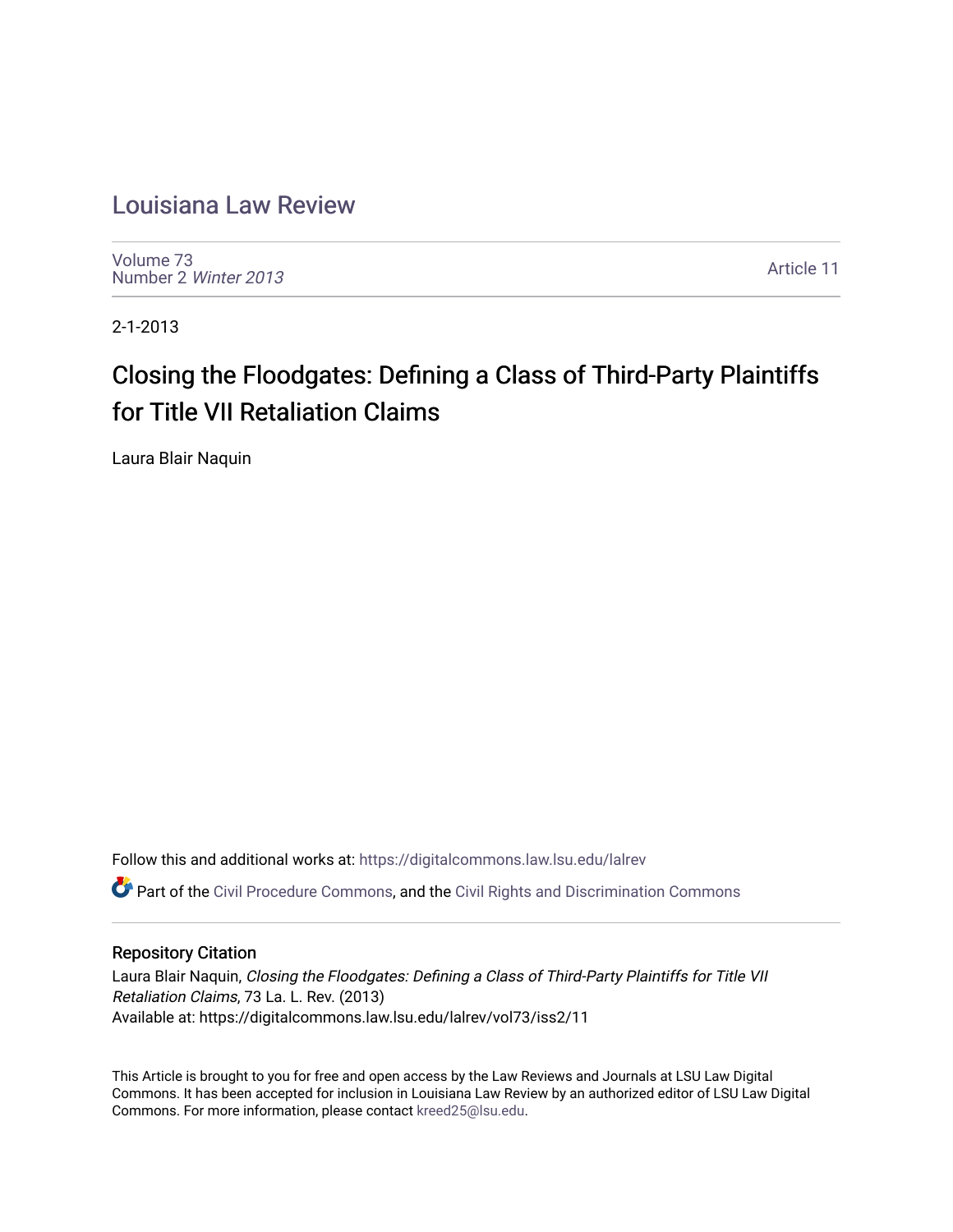### **Closing the Floodgates: Defining a Class of Third-Party Plaintiffs for Title VII Retaliation Claims**

## TABLE OF CONTENTS

| I.   |                                                                                                                                                                                                                                                                                                     |  |
|------|-----------------------------------------------------------------------------------------------------------------------------------------------------------------------------------------------------------------------------------------------------------------------------------------------------|--|
| Π.   | C. The Supreme Court's Expansion of Retaliation<br>1. Expansion of the Definition of Employee<br>—Burlington Northern & Santa Fe Railway v. White  678                                                                                                                                              |  |
| III. | The Creation of Third-Party Standing for Title VII<br>.679<br>Retaliation Claims<br>.<br>.<br>A. Third-Party Retaliation Claims—The Pre-<br>B. Thompson v. North American Stainless-<br>The Recognition of Third-Party Standing in                                                                  |  |
|      | IV. Proposed Standard for Third-Party Standing in<br>.686<br>A. The Need for a Standard Governing Third-<br>Party Standing in Title VII Retaliation Claims687<br>C. Tort Standard for NIED Claims and Its Application<br>to Third-Party Title VII Retaliation Plaintiffs691<br>1.<br>2.<br>3.<br>4. |  |
|      |                                                                                                                                                                                                                                                                                                     |  |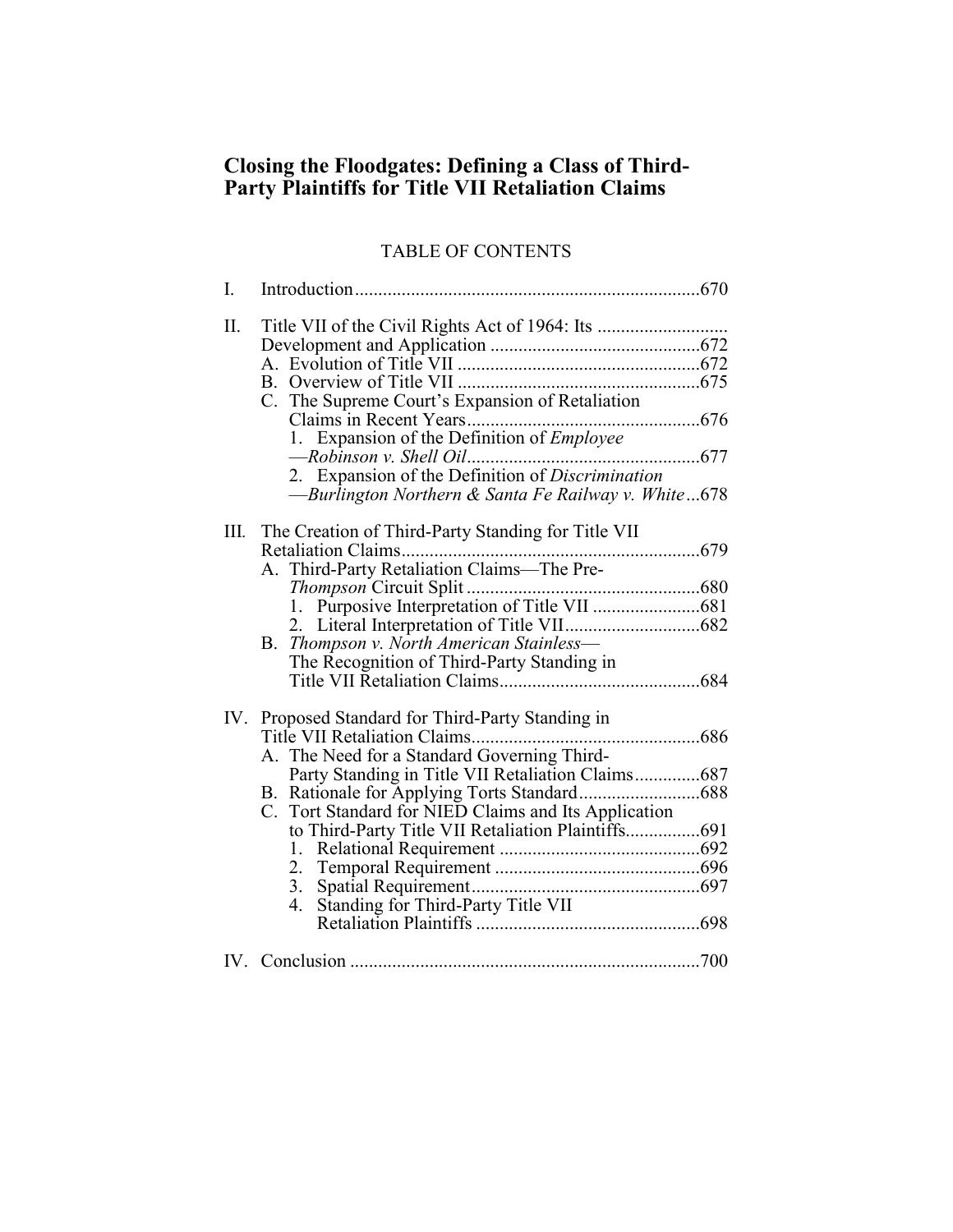#### I. INTRODUCTION

potentially expose you to additional liability.<sup>2</sup> Despite your Being sued is bad enough when you expect it, but a surprise lawsuit is even worse. Suppose that you are a senior manager of a company that has just conducted its annual employee performance appraisals. Jane and Jeff, two of the employees whose appraisals you have just examined, are married to each other and work in the same office. After reading unfavorable performance reviews about each of them, you add their names to a potential termination list. A few hours after you read the reviews, however, you learn that Jeff has filed a Title VII lawsuit against your company alleging religious discrimination.<sup>1</sup> Having a basic grasp of Title VII from your general counsel's previous advice, you recognize that firing Jeff so shortly after learning of his discrimination claim would legitimate basis for terminating him, doing so could result in his suing your company on additional grounds, claiming that you terminated him in retaliation for his initial complaint.

 Perhaps you may even refrain from terminating Jane during would expose your company to a retaliation claim, you may termination would create. At the very least, you may worry that this period. While you probably would not assume that firing her nevertheless feel some concern over the appearance that her terminating her would heighten any tension between your company and Jeff resulting from his lawsuit. You may fear that as a consequence of Jane's termination, the already disgruntled Jeff would become even more displeased with the company and perhaps even more aggressive with his suit.

 Now, suppose that a year later your company again completes performance appraisals. Upon reading a poor review of your employee Mark, you decide to fire him. Mark works in a different office than Jeff and Jane, and, as far as you know, he has no affiliation with either spouse. Soon after you fire Mark, though, you receive notice that he has filed a Title VII retaliation suit against your company. You are surprised to learn that he is a friend of Jeff. You are also shocked by Mark's allegation that he was fired in retaliation for Jeff's initial discrimination claim. Based on everything that you know about Title VII, you never expected to face a retaliation claim from a third party who engaged in no Title VII-protected activity himself.

<u>.</u>

Copyright 2013, by LAURA BLAIR NAQUIN.

 1. *See* 42 U.S.C. § 2000e-2(a) (2006).

 <sup>2.</sup> *See id.* § 2000e-3(a).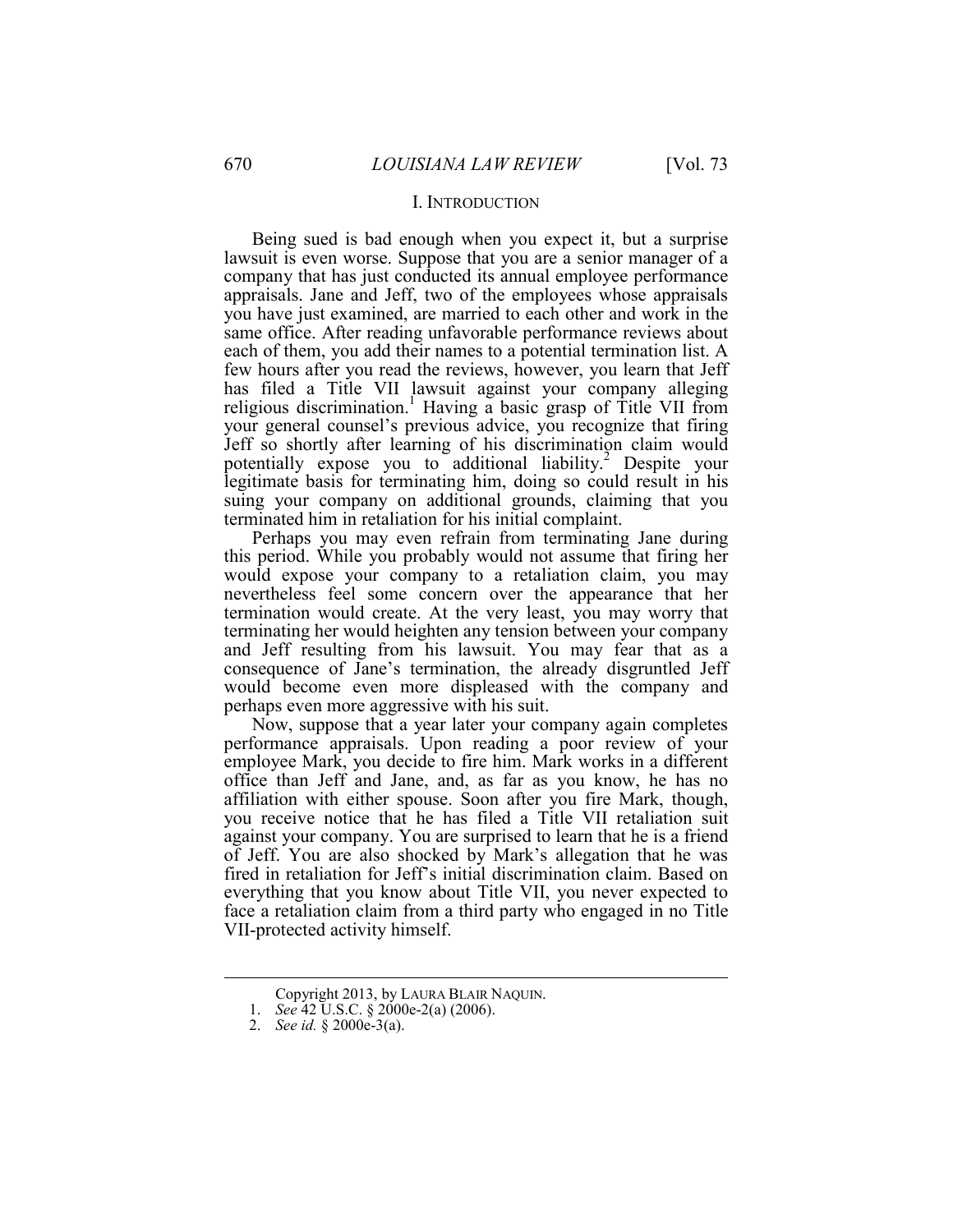Title VII's antiretaliation provision, thereby exposing employers to this basic level of certainty, though, because any third party can Accordingly, employers need a standard defining which third parties In 2011, the United States Supreme Court opened the floodgates for this type of unexpected claim when it allowed a third-party plaintiff to recover for a Title VII retaliation claim in *Thompson v. North American Stainless, LP*. 3 In this case, the Court recognized a retaliation claim brought by the fiancé of a woman who had filed a prior Title VII discrimination claim.<sup>4</sup> However, the Court refused to designate classes of third-party plaintiffs who may recover under unprecedented liability from an unpredictable array of potential plaintiffs.<sup>5</sup> To limit its liability effectively, an employer must know not only which behavior may form the basis of a claim but also who can file it. The law after *Thompson* fails to provide employers with currently file a Title VII retaliation claim against his employer. can file these claims.

 party plaintiffs can bring Title VII retaliation claims against their This Comment proposes a standard for determining which thirdemployers. The proposed standard is rooted in principles of tort law, which are appropriate both because of Title VII's evolution into a statutory tort and because of the Supreme Court's application of tort law principles to other employment discrimination issues.<sup>6</sup> Specifically, the requirements for the tort of negligent infliction of emotional distress (NIED), or bystander damages, may be used as a model for third-party retaliation claims. Claims for NIED must satisfy the elements of familial relationship, temporal proximity, and spatial proximity.<sup>7</sup> These elements also address considerations pertinent to third-party Title VII retaliation claims. This Comment analyzes different states' requirements for NIED claims and ultimately proposes a standard for determining which third-party plaintiffs may bring Title VII retaliation claims.

 class of plaintiffs eligible to file retaliation claims. Part II discusses Part I of this Comment describes the origin, evolution, and substance of Title VII's antiretaliation provision. This Part also discusses the United States Supreme Court's recent expansion of Title VII retaliation claims by broadening the definition of retaliation, the categories of actions deemed retaliatory, and the the Supreme Court's expansion of Title VII retaliation claims to

<u>.</u>

<sup>3.</sup> Thompson v. North American Stainless, LP, 131 S. Ct. 863 (2011).

 <sup>4.</sup> *Id.* at 868.

 <sup>5.</sup> *Id.*

 <sup>6.</sup> *See* discussion *infra* Part I.A; Staub v. Proctor Hosp., 131 S. Ct. 1186 (2011); *see also* Burlington Indus., Inc. v. Ellerth, 524 U.S. 742 (1998).

 <sup>7.</sup> RESTATEMENT (SECOND) OF TORTS § 436 (1977).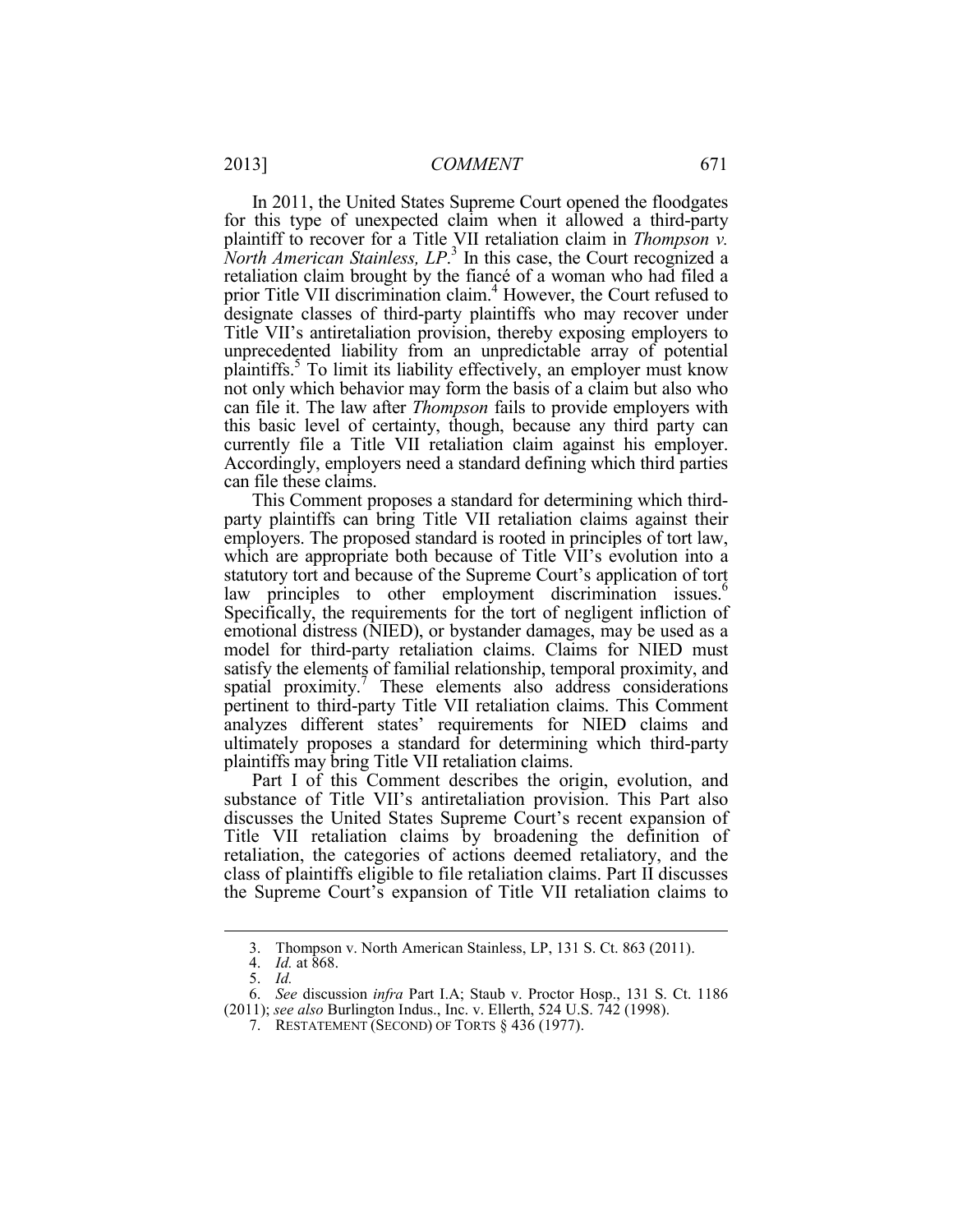standard rooted in principles of NIED to govern these retaliation recognize third-party plaintiffs in its 2011 decision, *Thompson v. North American Stainless, LP*. 8 Then, Part III explores *Thompson*'s ramifications and asserts the need for establishing a standard for third-party Title VII retaliation claims.<sup>9</sup> Finally, Part IV proposes a claims.

 initial Title VII-protected activity. It also considers the elapsed A synthesis of various states' requirements for these claims forms the basis of the proposed standard for third-party Title VII retaliation claims. This standard examines the relationship between the third-party plaintiff and the coworker who engaged in the time between the initial protected activity and the alleged retaliation, as well as the proximity in which the two employees worked. The proposed standard will balance Title VII's policy goals against employers' concerns and will ultimately satisfy both competing interests.

#### II. TITLE VII OF THE CIVIL RIGHTS ACT OF 1964: ITS DEVELOPMENT AND APPLICATION

#### *A. Evolution of Title VII*

While Congress had considered a bill supporting civil rights each year between 1945 and 1957, it did not pass the first civil rights bill of the twentieth century until the 1957 Civil Rights Act, which focused on voting rights.<sup>10</sup> The next Civil Rights Act followed in 1960 and expanded the rights provided by the 1957 legislation.11 Soon afterwards, Congress enacted the Civil Rights Act of 1964 to eradicate discrimination in both employment and public accommodations.12 The Act did not, however, extend to gender discrimination until the day before the House of Representatives voted on the legislation, when an opponent proposed an amendment to extend its protections to women.<sup>13</sup> This

<sup>8. 131</sup> S. Ct. at 868.

<sup>9.</sup> Id.<br>10. Major Features of the Civil Rights Act of 1964, THE DIRKSEN CONG. 10. *Major Features of the Civil Rights Act of 1964*, THE DIRKSEN CONG. CTR., http://www.congresslink.org/printbasicshistmatscivilrights64text.htm (last visited October 12, 2011).

 <sup>11.</sup> *Id.* 

<sup>12.</sup> Anita G. Schausten, *Retaliation Against Third Parties: A Potential Loophole in Title VII's Discrimination Protection*, 37 J. MARSHALL L. REV. 1313, 1314 (2004).

 *Rights Act of 1964*, 51 MINN. L. REV. 877, 880–81 (1967). While African 13. Robert Stevens Miller, Jr., *Sex Discrimination and Title VII of the Civil*  Americans uniquely endured some forms of oppression forbidden by the Act, women of the era faced similar discrimination in employment. *Id.*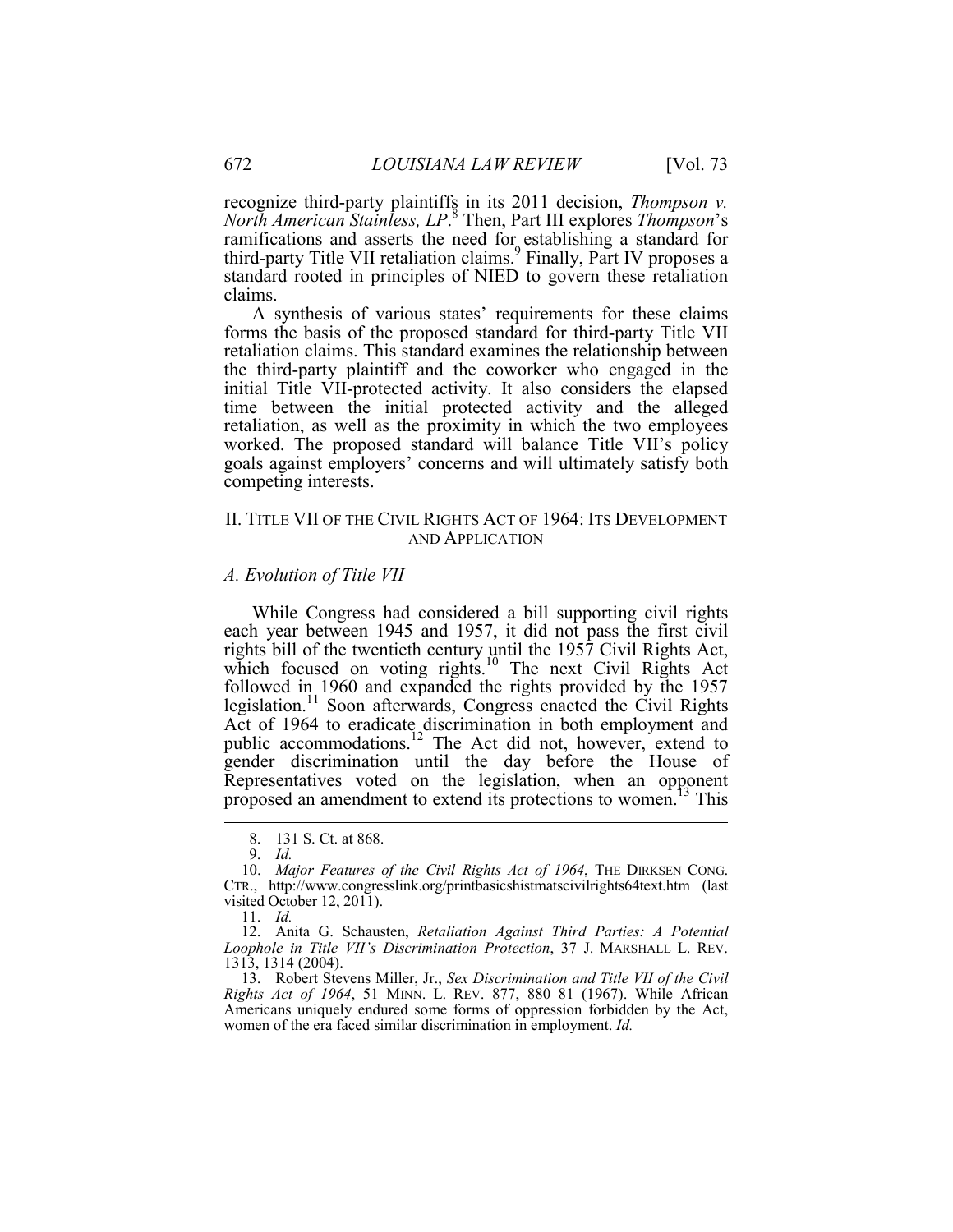was an unsuccessful attempt to thwart the bill's passage, but it resulted in a Civil Rights Act that protected individuals based on race, color, religion, national origin, and gender.<sup>14</sup>

 Congress' goal when enacting Title VII was threefold: (1) to effect the statute.<sup>17</sup> In effect, "the Title VII plaintiff acted 'not for himself Since its enactment, the purpose and application of Title VII of the Civil Rights Act of 1964 have undergone dramatic change.<sup>15</sup> broad social change; (2) to boost productivity through increasing the country's human capital; and (3) to repair the country's international reputation, which had been blighted by persistent racial discrimination.16 The initial purpose of Title VII's provision for attorney's fees was to incentivize individuals' enforcement of alone but also as a "private attorney general," vindicating a policy that Congress considered of the highest priority.'"18 Even after Title VII's 1972 amendment granted litigation authority to the Equal Employment Opportunity Commission (EEOC), the private right of action continued to play an important role beyond mere reparation of individual damages because it furthered the public interest of eradicating discrimination.<sup>19</sup>

Despite its lofty origins, Title VII has grown to resemble a statutory tort through the evolution of several facets of employment discrimination claims.<sup>20</sup> For example, while the majority of early Title VII plaintiffs complained of employers' widespread refusal to hire, since the 1980s, employees have more

1

17. Zemelman, *supra* note 15, at 189.

 18. *Id.* at 189 (internal quotation marks omitted); Newman v. Piggie Park Enters., 390 U.S. 400, 402 (1968).

 Co., 415 U.S. 36, 45 (1974); EEOC v. Associated Dry Goods Corp., 449 U.S. 19. Zemelman, *supra* note 15, at 189–90; Alexander v. Gardner-Denver 590, 595 (1981).

20. Zemelman, *supra* note 15, at 196.

 <sup>14.</sup> *Id.* at 877.

 *Employment of Title VII and the Contours of Social Responsibility*, 46 STAN. L. 15. Cheryl Krause Zemelman, *The After-Acquired Evidence Defense to*  REV. 175, 196 (1993).

 *Effects Standard of Liability in Title VII Litigation*, 46 U. PITT. L. REV. 555, 580–83 (1985); Mary L. Dudziak, *Desegregation As a Cold War Imperative*, 41 STAN. L. REV. 61, 62–63 (1988) (proposing that the apparent contradictions Civil Rights Acts of the late 1950s and early 1960s, elaborating that segregation in public facilities and schools was so pervasive throughout the South that even 16. *Id.* at 189; Paulette M. Caldwell, *Reaffirming the Disproportionate* between American political ideology and American race relations created problems in foreign policy); Schausten, *supra* note 12; *Major Feature*s, *supra*  note 10 (describing the rampant racial discrimination prior to the passage of the by 1963, only 12,000 of the 3,000,000 Southern African Americans attended integrated schools, and that racism similarly pervaded many employers' hiring decisions).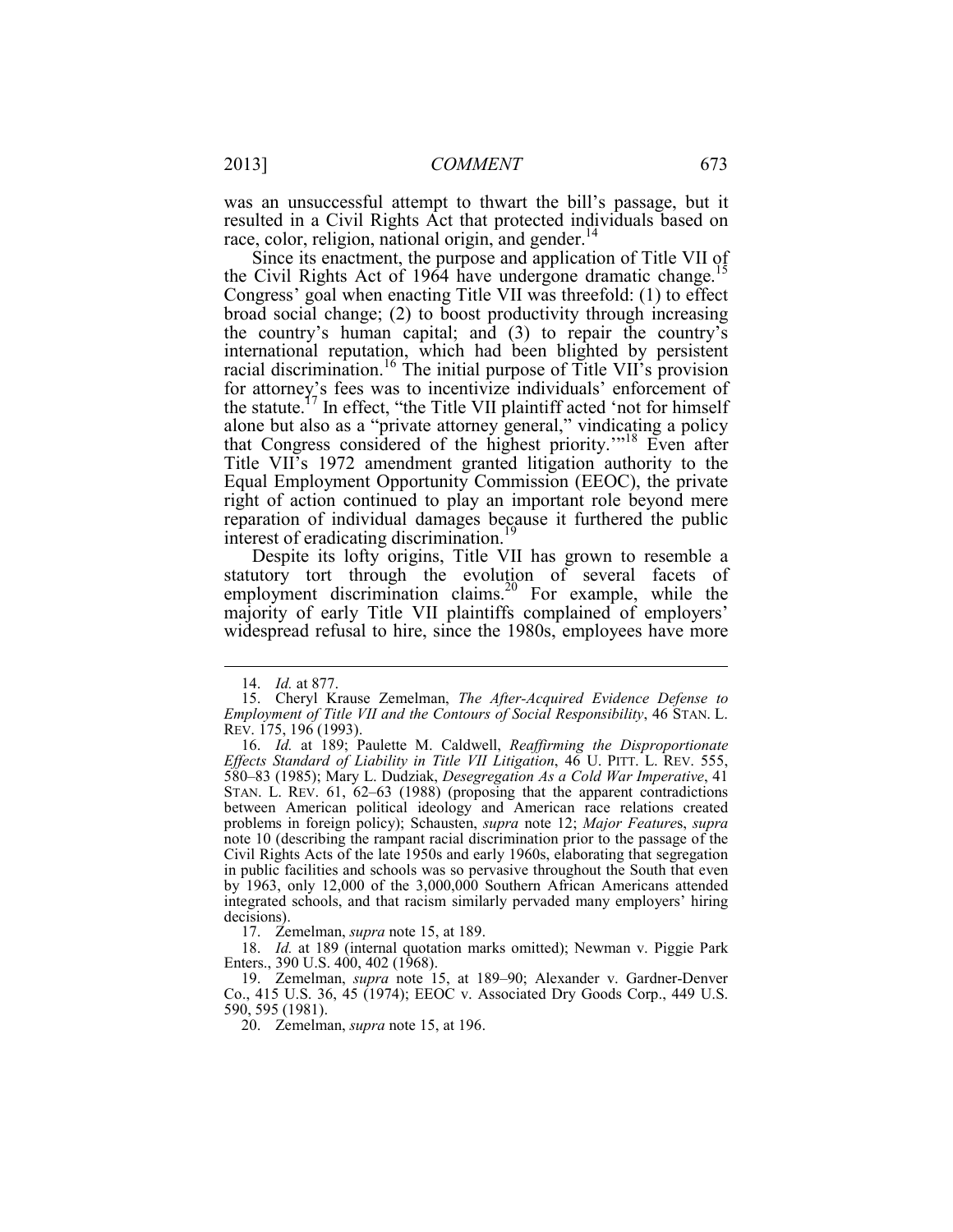frequently protested individual termination or promotion decisions.<sup>21</sup> This transformation contributed to the sentiment that the statute had succeeded in reducing employment discrimination so that it ceased to pose a serious problem.<sup>22</sup> Following this paradigm shift, the EEOC of the 1980s turned its focus from increasing the percentage of minorities in labor markets to advocating victim-specific relief. $^{23}$ 

Similarly, the Supreme Court changed its stance on employment discrimination, no longer considering it "a class based phenomenon with societal causes, but [instead a] series of discrete, aberrant acts by individuals harboring personal hostility toward the victim."24 Through strengthening its support for victim-specific outcomes, the Court demonstrated its changed views. Early Title VII plaintiffs frequently filed their claims as class actions, conforming to the initial view that the purpose of Title VII was to eliminate pervasive discrimination in employment.25 However, class action discrimination suits began to lose favor with the Court in the  $1970s$ ,<sup>26</sup> and by the 1980s individual suits comprised the overwhelming majority of Title VII claims.<sup>27</sup> This shift led courts to examine "individuals' private circumstances, rather than . . . systematic business practices" to grant individual damages.<sup>28</sup> This modern practice starkly contrasts with the Supreme Court's

 *Discrimination: The Seniority Question Under Title VII*, 62 N.C. L. REV. 943, 24. Mark S. Brodin, *The Role of Fault and Motive in Defining*  945 (1984).

 25. *See* Deposit Guar. Nat'l Bank v. Roper, 445 U.S. 326, 338–39 (1980) (restricting attorney fee awards in class actions because of the Court's opinion that they promote frivolous litigation); *see also* Gen. Tel. Co. v. Falcon, 457 U.S. 147 (1982) (requiring all members of a class, along with their representative, to claim injury arising from the same employment practice); E. Tex. Motor Freight Sys., Inc. v. Rodriguez, 431 U.S. 395 (1977) (decertifying a class because some of its representatives had been unqualified for the positions that they were discriminatorily denied, even though the employer rejected them without examining their qualifications).

 147; *E. Tex. Motor Freight Sys., Inc.*, 431 U.S. at 395. 26. *See Deposit*, 445 U.S. at 338–39; *see also Gen. Tel. Co.*, 457 U.S. at

27. Zemelman, *supra* note 15, at 196.

28. *Id.* 

 *Employment Discrimination Litigation*, 43 STAN. L. REV. 983, 983–84 (1991). 21. John J. Donohue III & Peter Siegelman, *The Changing Nature of* 

 <sup>22.</sup> Zemelman, *supra* note 15, at 194.

 23. *Id.* at 196. *See also Statements Before House Labor Subcommittee on Employment Opportunities on Use of Goals and Timetables by EEOC*, 1986 Daily Lab. Rep. (BNA) No. 48, at E-1 (Mar. 12, 1986); Kenneth B. Noble, *Anger and Elation at Ruling on Affirmative Action*, N.Y. TIMES, Mar. 29, 1987, § 4, at 1; *Policy Changes: Aggressive Enforcement Will Mark Next Term at EEOC, Thomas Says*, 1984 Daily Lab. Rep. (BNA) No. 221, at A-6 (Nov. 15, 1984).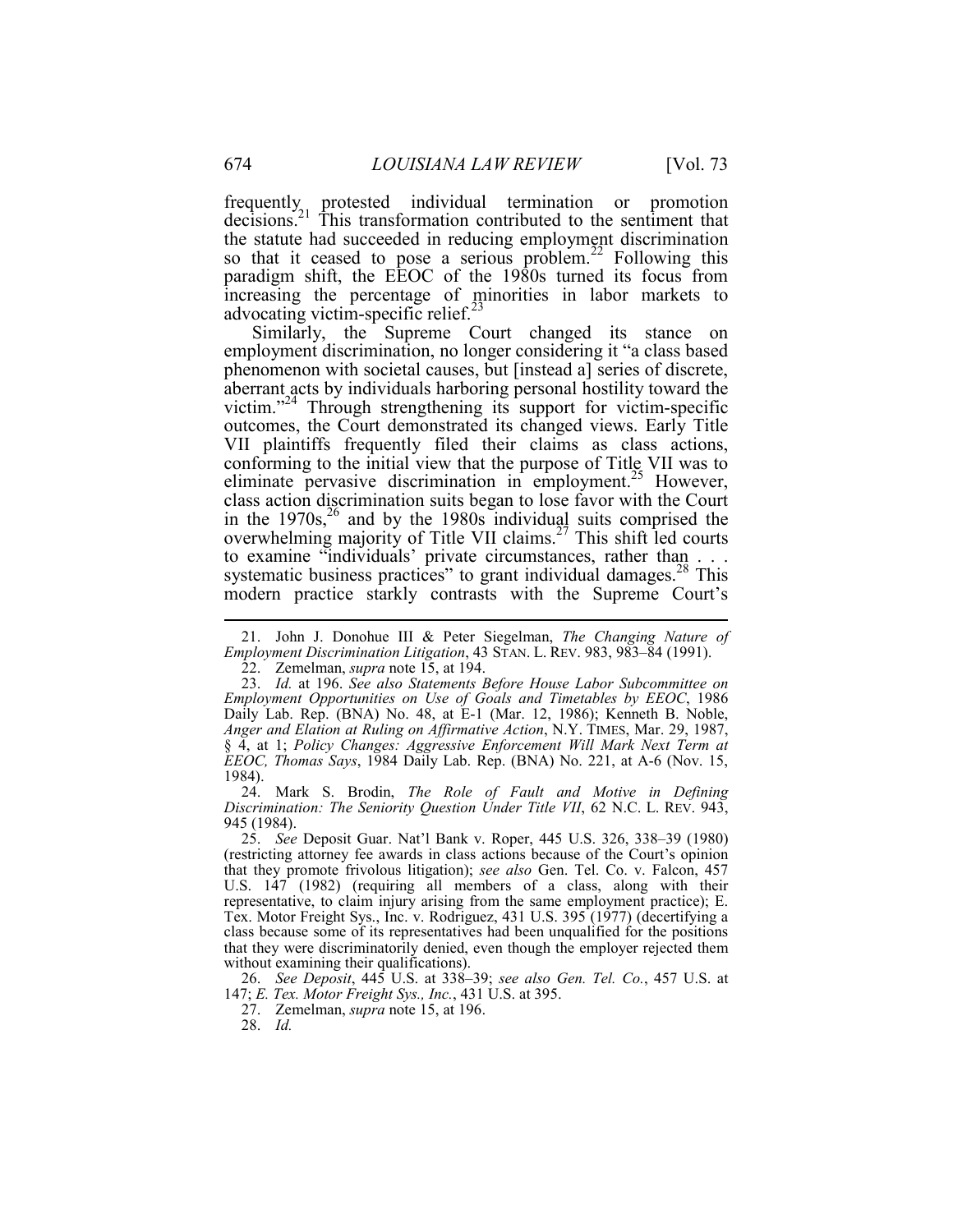original rejection of a tort model for Title VII and denial of compensatory damages to Title VII plaintiffs.<sup>29</sup>

At one time, the Supreme Court denied compensatory damages under Title VII, considering them too unrelated to the statute's mission of eliminating widespread employment discrimination.<sup>30</sup> Congress, however, disagreed with this position, as evidenced by its enactment of the Civil Rights Act of 1991, which changed the law to allow recovery of even punitive damages.<sup>31</sup> Accordingly, the Court now embraces Title  $\overline{VII}$  individual damages.<sup>32</sup> In fact, the Court even acknowledges that Title VII functions as a statutory tort, even referring to it as such.<sup>33</sup> Since its enactment, Title VII has thus, through the actions of the Supreme Court and Congress, transformed into a legislatively created tort in terms of its stated purpose and application.<sup>34</sup>

#### *B. Overview of Title VII*

 While some aspects of Title VII have changed over the years, its basic goal of eliminating discrimination has remained constant. Title VII contains two distinct prohibitions: one against discrimination

 <sup>29.</sup> *Id.*

 <sup>30.</sup> *Id.* ("Title VII was 'regarded as a mechanism to furnish relief and restitution to victims of a social evil, not to create a new cause of action for personal injuries "otherwise actionable."'") (quoting Whitney v. Greater N.Y. Corp. of Seventh-Day Adventists, 401 F. Supp. 1363, 1369 (S.D.N.Y. 1975)).

 31. Stephen A. Plass, *Bedrock Principles, Elusive Construction, and the Future of Equal Employment Laws*, 21 HOFSTRA L. REV. 313, 358–60 (1992).

 <sup>32.</sup> Zemelman, *supra* note 15, at 196.

 affirmative defense to supervisor harassment claims). *See also* Staub v. Proctor 166, 105 Stat. 1074, *as recognized in* Landgraf v. USI Film Prods., 511 U.S. 244 33. Burlington Indus., Inc. v. Ellerth, 524 U.S. 742 (1998) (providing an Hosp., 131 S. Ct. 1186, 1187 (2011) (calling USERRA (Uniformed Services Employment and Reemployment Rights Act) a "federal tort"); Burlington N. & Santa Fe Ry. Co. v. White, 548 U.S. 53, 57 (2006) (analyzing Title VII claim under tort framework); Price Waterhouse v. Hopkins, 490 U.S. 228, 264 (1989) (O'Connor, J., concurring) (referencing "the statutory employment 'tort' created by Title VII"), *superseded by statute*, Civil Rights Act of 1991, Pub. L. No. 102- (1994); United States v. Burke, 504 U.S. 229, 249 (1992) (O'Connor, J., dissenting) ("The purposes and operation of Title VII are closely analogous to those of tort law  $\dots$ ."); 42 U.S.C. § 2000 (2006).

 tort-like state of the law and accordingly suggests that tort law principles serve 34. This Comment takes no position on whether Title VII's transformation was a positive or negative change. Instead, it merely acknowledges the current as a useful and logical basis for defining a class of third-party Title VII retaliation plaintiffs.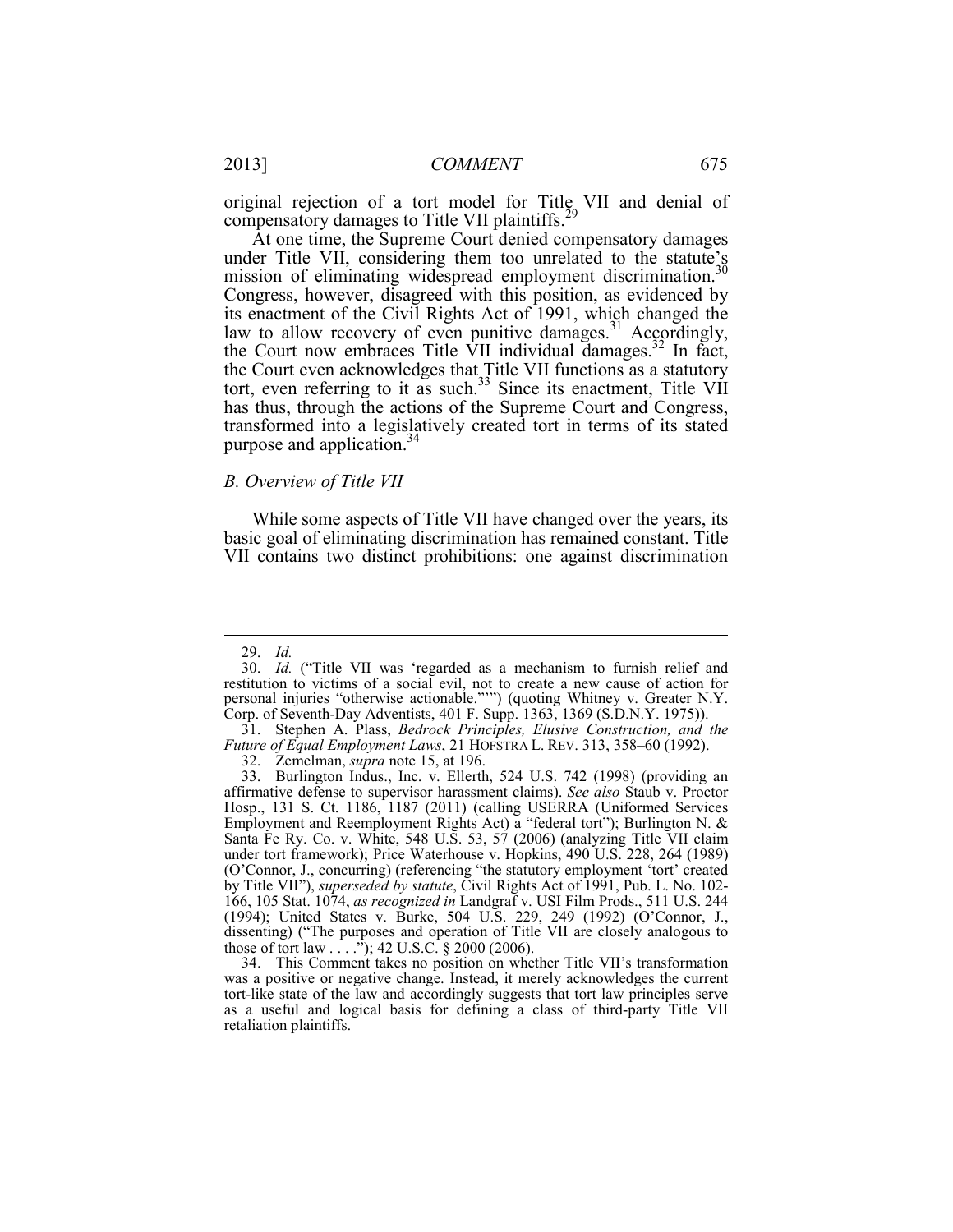and the other against retaliation.<sup>35</sup> The antidiscrimination provision stipulates that an employer may not "fail or refuse to hire or to discharge any individual, or otherwise discriminate against any individual with respect to his compensation, terms, conditions, or privileges of employment because of such individual's race, color, religion, sex, or national origin."<sup>36</sup> The antiretaliation provision, in turn, prohibits employers from

 for employment . . . because he has opposed any practice or hearing under this subchapter.<sup>37</sup> discriminat [ing] against any of his employees or applicants made an unlawful employment practice by this subchapter, or because he has made a charge, testified, assisted, or participated in any manner in an investigation, proceeding,

 antiretaliation provision is to ensure the enforcement of Title VII's The Supreme Court has held that the primary purpose of the substantive provision.<sup>38</sup> This proposition is certainly logical—if employees had no remedy against their employers' retaliation, they would derive no real benefit from antidiscrimination laws. Any remedy granted to such unprotected plaintiffs for their employers' discrimination would be mitigated by employers' unrestricted ability to penalize complaining employees. The Court has further described the purpose of the antiretaliation provision as ensuring "unfettered access to statutory remedial mechanisms."<sup>39</sup> Beyond merely maintaining access to Title VII's remedial mechanisms, however, the Supreme Court has actually increased the availability of these mechanisms in recent years by taking an increasingly expansive view of retaliation claims.<sup>40</sup>

#### *C. The Supreme Court's Expansion of Retaliation Claims in Recent Years*

Employees are filing a rapidly increasing number of retaliation claims. Between 1997 and 2009, the percentage of Title VII retaliation claims rose from 20% to 31% of all claims filed with the

<sup>35.</sup> The Civil Rights Act of 1964 also includes a provision creating the Equal Employment Opportunity Commission (EEOC) to govern its enforcement. 42 U.S.C. § 2000e-2(a) (2006).

 <sup>36.</sup> *Id.* 

<sup>37. 42</sup> U.S.C. § 2000e-3(a) (2006).

 38. *Burlington N. & Santa Fe Ry. Co.*, 548 U.S. at 57.

<sup>39.</sup> Robinson v. Shell Oil Co., 519 U.S. 337, 346 (1997).

 <sup>40.</sup> *See* discussion *infra* Part I.C.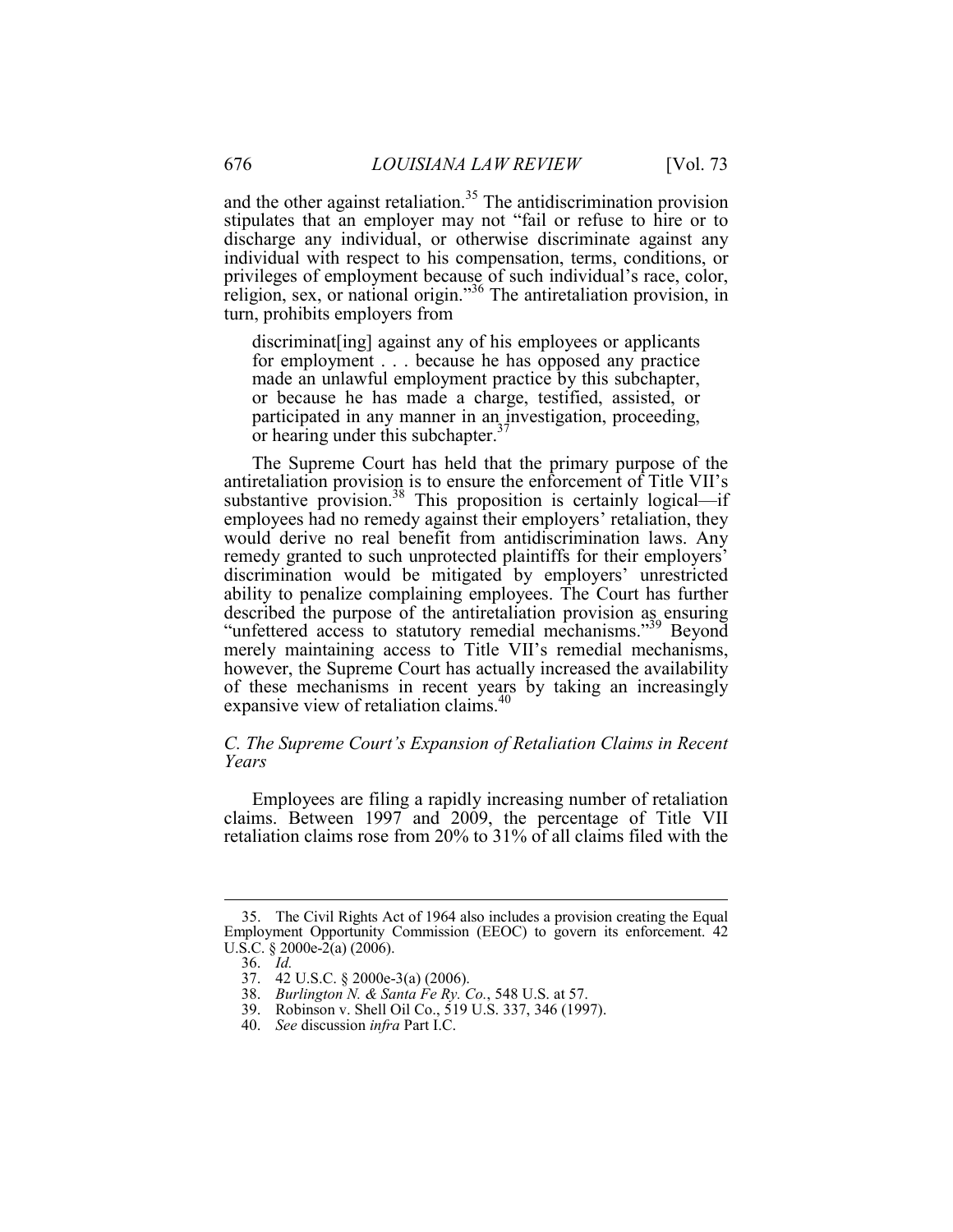EEOC.<sup>41</sup> This trend correlates with the Supreme Court's increasingly broad construction of Title VII's antiretaliation provision. The Court justifies this liberal interpretation based on differences in wording between Title VII's substantive ban on discrimination and its ban on retaliation.<sup>42</sup>

#### *1. Expansion of the Definition of* Employee*—*Robinson v. Shell Oil

another company, to which Shell gave a negative reference.<sup>45</sup> Mr. The Supreme Court first expanded its protection of employees under Title VII in *Robinson v. Shell Oil*, in which it held that the term *employee* includes former employees.43 In this case, Charles Robinson, a former Shell Oil (Shell) employee, initially filed an EEOC charge claiming that Shell had fired him in violation of Title VII.<sup>44</sup> Subsequently, Mr. Robinson applied for a position with Robinson proceeded to file a retaliation claim against Shell, alleging that the company had provided the negative reference in retaliation for his initial complaint.<sup>46</sup> He prevailed on this retaliation claim because the Supreme Court held that the term *employee* in Title VII's antiretaliation provision encompassed both current and former employees.47 In so holding, the Court departed from prior

 <sup>41.</sup> *Charge Statistics, FY 1997 Through FY 2009*, U.S. EQUAL EMP'T OPPORTUNITY COMM'N, http://www1.eeoc.gov/eeoc/statistics/enforcement/ charges.cfm (last visited Aug. 18, 2011).

 classify[ing] his employees or applicants for employment in any way which employment practice by this subchapter, or because he has made a charge, 42. *Burlington N. & Santa Fe Ry. Co.*, 548 U.S. at 62–63. *Compare* 42 U.S.C. § 2000e-2(a) (2006) (prohibiting an employer from "fail[ing] or refus[ing] to hire or to discharge any individual, or otherwise . . . discriminat [ing] against any individual with respect to his compensation, terms, conditions, or privileges of employment" or "limit[ing], segregat[ing], or would deprive or tend to deprive any individual of employment opportunities or otherwise adversely affect his status as an employee" based on a protected characteristic), *with* 42 U.S.C. § 2000e-3(a) (2006) (prohibiting an employer from "discriminat[ing] *against* any of his employees or applicants for employment . . . because he has opposed any practice made an unlawful testified, assisted, or participated in any manner in an investigation, proceeding, or hearing under this subchapter") (emphasis added). *See also* Susan M. Omilian & Jean P. Kamp, SEX-BASED EMPLOYMENT DISCRIMINATION § 12.06 (1990).

 <sup>43.</sup> *Robinson*, 519 U.S. at 337.

 <sup>44.</sup> *Id.* at 339.

 <sup>45.</sup> *Id.* 

 <sup>46.</sup> *Id.* at 340.

 <sup>47.</sup> *Id.* at 346.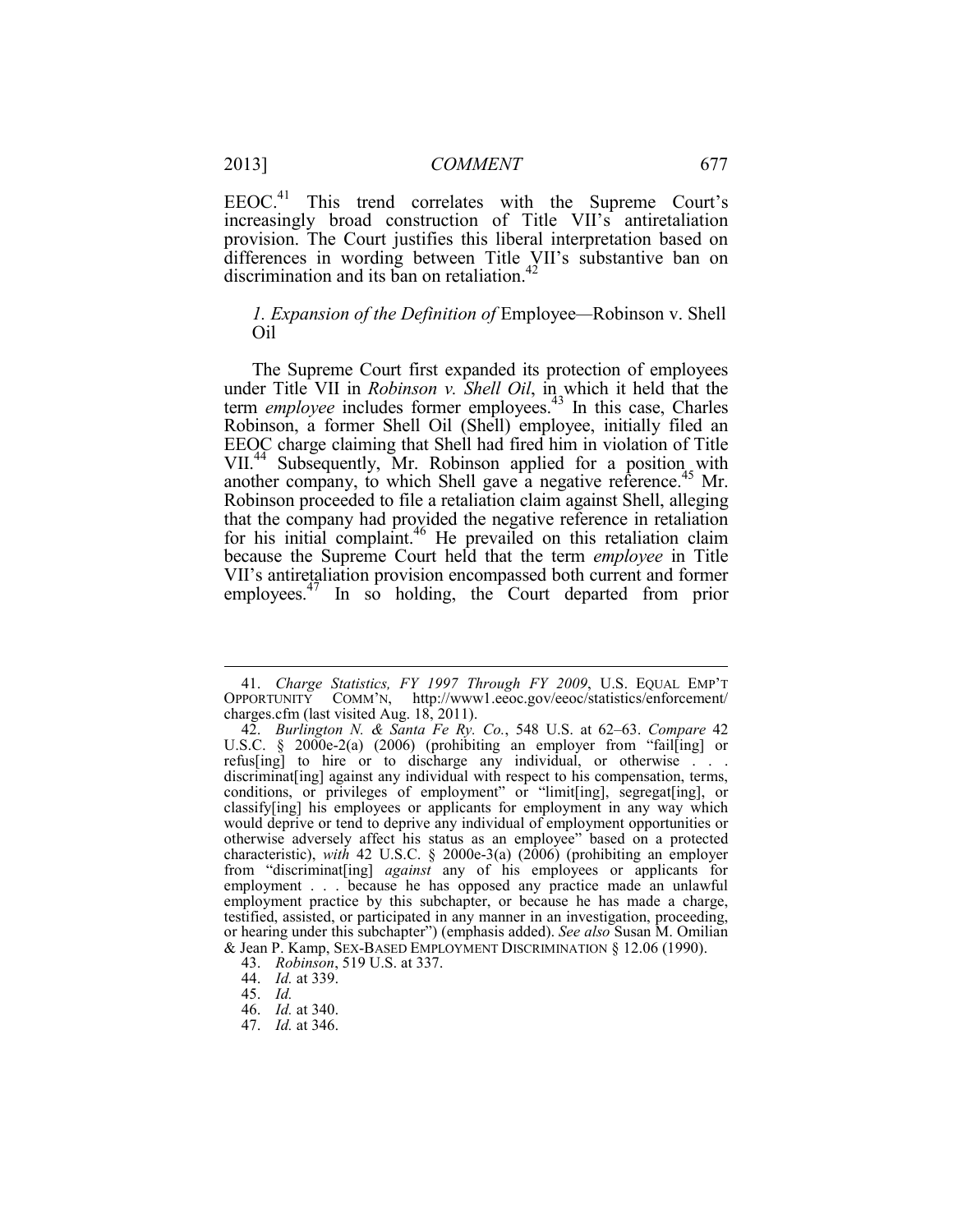jurisprudence, which had only included current employees within the scope of the provision.<sup>48</sup>

#### *2. Expansion of the Definition of* Discrimination*—*Burlington Northern & Santa Fe Railway v. White

After broadening the definition of *employee* under Title VII's antiretaliation provision, the Supreme Court turned to another element of these claims, namely, *discrimination*. The circuits were split over the term's definition prior to the Supreme Court's *Burlington Northern & Santa Fe Railway v. White decision.*<sup>49</sup> The Fifth and Eighth Circuits applied the most restrictive standard to the term—the "ultimate employment decision" standard.<sup>50</sup> This standard considered retaliatory conduct to constitute *discrimination*  under Title VII's antiretaliation provision only when it rose to the level of decisions "such as hiring, granting leave, discharging, promoting, and compensating."<sup>51</sup> Other circuits, including the Sixth, instead applied the same definition of *discrimination* for retaliation claims that they applied to the underlying discrimination claims.52 This more expansive standard only required plaintiffs to show that the employer's retaliatory action caused "an adverse effect on the 'terms, conditions, or benefits' of employment."<sup>53</sup>

Because of the conflicting approaches, the Supreme Court stepped in to resolve the circuit split. In *Burlington Northern*, the Supreme Court defined *discrimination* under Title VII's antiretaliation provision to include "any adverse treatment that is based on a retaliatory motive and is reasonably likely to deter the charging party or others from engaging in protected activity."<sup>54</sup> This definition of *discrimination* encompasses an even broader range of activities than those covered under Title VII's substantive

 <sup>48.</sup> *Id.* 

<sup>49.</sup> Burlington N. & Santa Fe Ry. Co. v. White, 548 U.S. 53 (2006).

 <sup>50.</sup> *Id.* at 60 (quoting Von Gunten v. Maryland, 243 F.3d 858, 866 (4th Cir. 2001)).

 <sup>51.</sup> *Burlington N. & Santa Fe Ry. Co.*, 548 U.S. at 60 (quoting Mattern v. Eastman Kodak Co., 104 F.3d 702, 707 (5th Cir. 1997)).

 <sup>52.</sup> *Id.* at 60.

 53. *Id.* at 60–61 (quoting *Von Gunten*, 243 F. 3d at 866).

 <sup>54.</sup> *Id.* at 66 (quoting EEOC COMPLIANCE MANUAL § 8-13 (1998)) [hereinafter EEOC MANUAL], *available at* http://www.eeoc.gov/policy /docs/retal.pdf). *See also* EEOC INTERPRETIVE MANUAL, REFERENCE MANUAL TO TITLE VII LAW FOR COMPLIANCE PERSONNEL § 491.2 (1972) (Section 704(a) "is intended to provide 'exceptionally broad protection' for protestors of discriminatory employment practices.").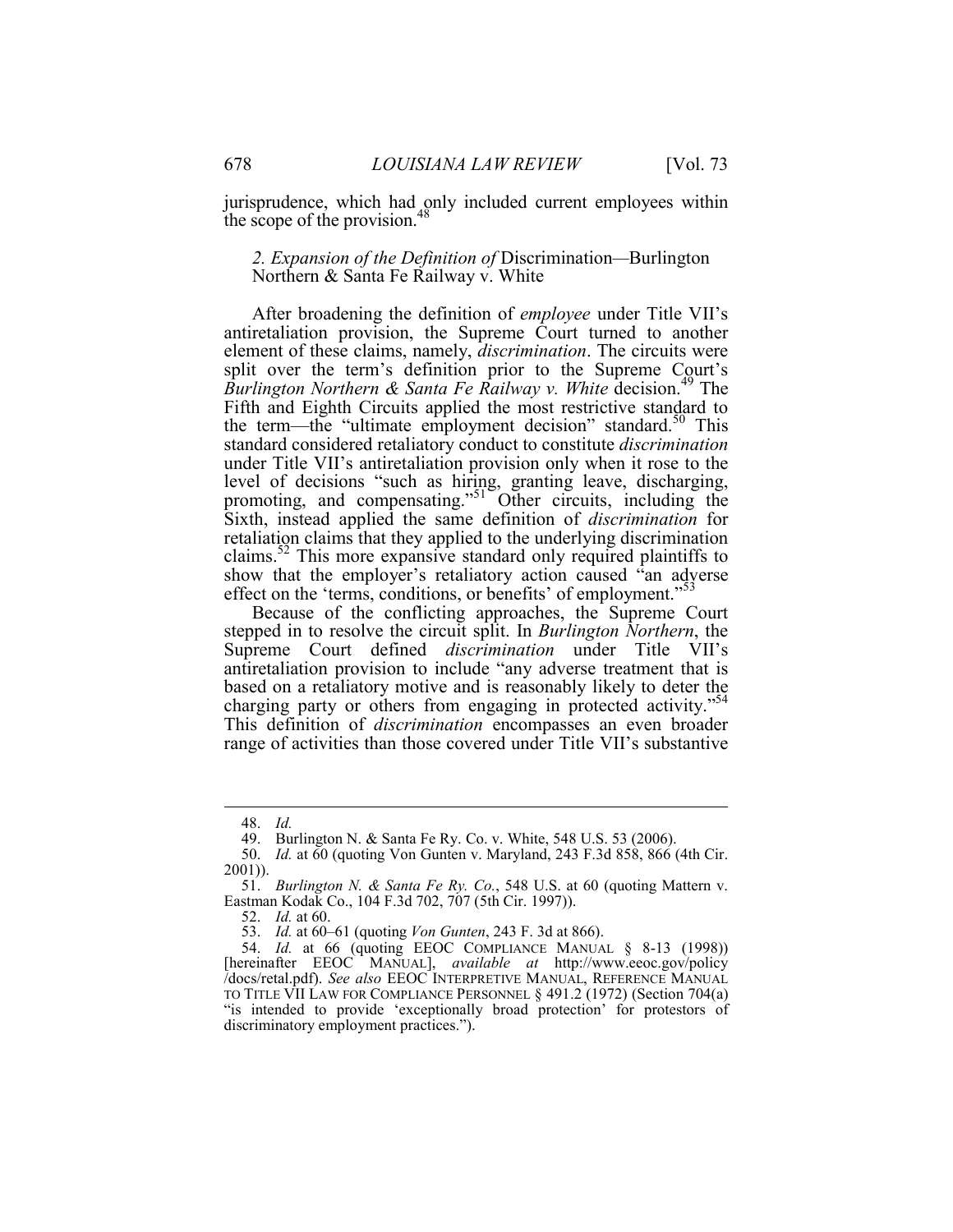*Burlington* standard, therefore, employer activities that do not antidiscrimination provision.55 So, the *Burlington Northern*  definition reaches further than even the more expansive of the two interpretations previously followed by the circuits.<sup>56</sup> Under the constitute discrimination under Title VII's substantive provision may nonetheless constitute discrimination under the antiretaliation provision.<sup>57</sup>

#### III. THE CREATION OF THIRD-PARTY STANDING FOR TITLE VII RETALIATION CLAIMS

The next logical step after the Supreme Court's expansion of the definitions of *employee* and *discrimination* under Title VII's antiretaliation provision was the expansion of the class of plaintiffs who may file retaliation claims. Prior to *Thompson*, the circuits were split over the proper standard for analyzing third-party retaliation claims under Title VII.58 Some circuits rejected these claims altogether, instead adhering to the plain language of Title VII, which does not specifically provide for third-party plaintiffs.<sup>59</sup> Others recognized third-party retaliation claims, considering them supported by the legislative intent underlying Title VII.<sup>60</sup> In

58. Thompson v. North American Stainless, LP, 567 F.3d 804, 808–11 (6th Cir. 2009), *rev'd*, 131 S. Ct. 863 (2011).

- 59. *See* discussion *infra* Part II.A.2.
- 60. *See* discussion *infra* Part II.A.1.

<sup>55. 42</sup> U.S.C. § 2000e-2(a) (2006) ("It shall be an unlawful employment practice for an employer— $(1)$  to fail or refuse to hire or to discharge any individual, or otherwise to discriminate against any individual with respect to his compensation, terms, conditions, or privileges of employment, because of such individual's race, color, religion, sex, or national origin; or (2) to limit, segregate, or classify his employees or applicants for employment in any way which would deprive or tend to deprive any individual of employment opportunities or otherwise adversely affect his status as an employee, because of such individual's race, color, religion, sex, or national origin.").

 56. *Burlington N. & Santa Fe Ry. Co.*, 548 U.S. at 60–61.

 unlawful employment practice by this subchapter, or because he has made a Court held that Burlington Northern & Santa Fe Railway Company unlawfully against the company by suspending her without pay and reassigning her duties. in duties was "materially adverse" because the new duties were less desirable 57. 42 U.S.C. § 2000e-3(a) (2006) ("It shall be an unlawful employment practice for an employer *to discriminate against* any of his employees or applicants for employment . . . because he has opposed any practice made an charge, testified, assisted, or participated in any manner in an investigation, proceeding, or hearing under this subchapter." (emphasis added)). The Supreme retaliated against Sheila White for her previously filed discrimination complaint *Burlington*, 548 U.S. at 73. Though Burlington reassigned White to perform tasks that were within her job description, the Court determined that the change than her former ones. *Id.*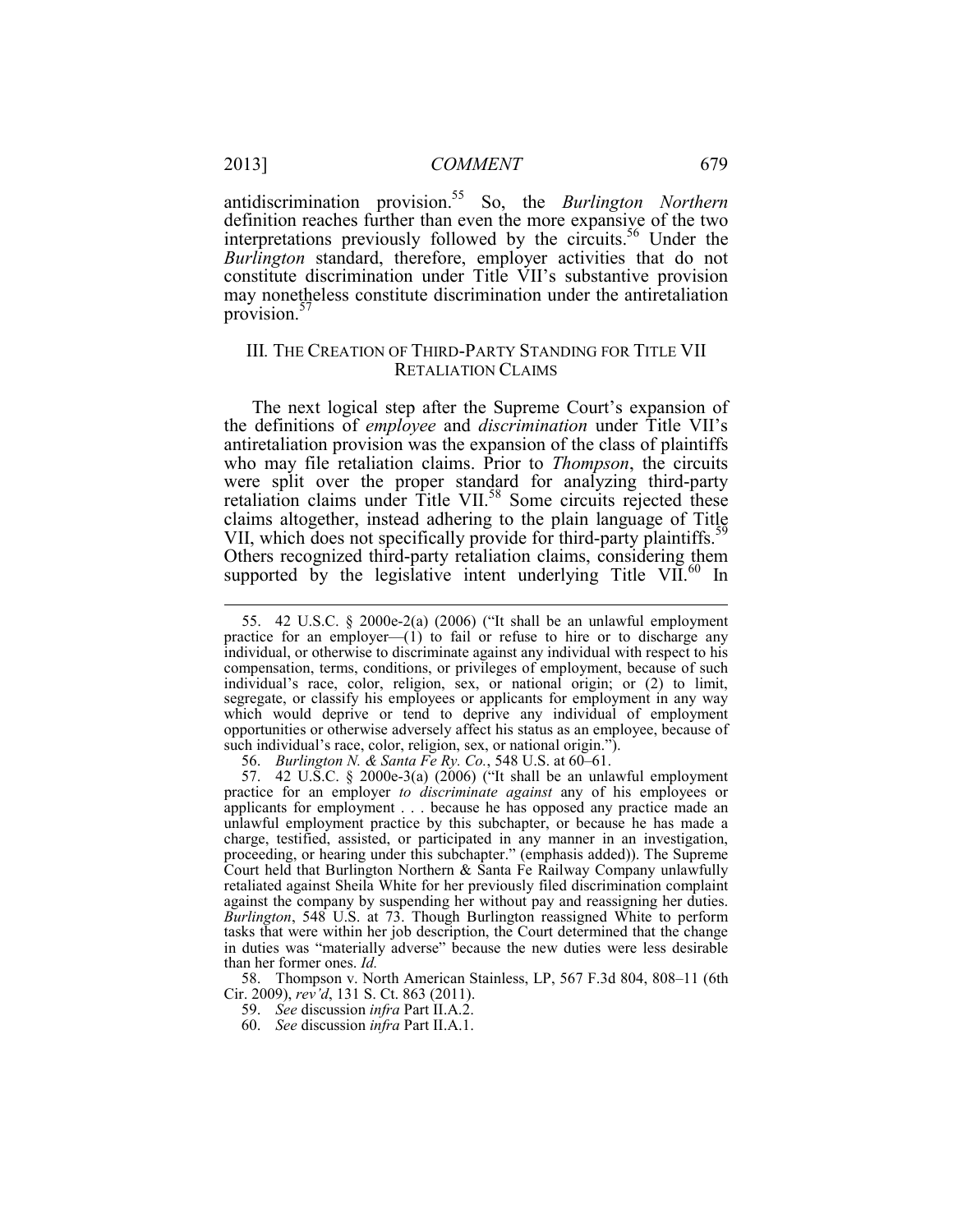accordance with its previous expansion of retaliation claims, the Supreme Court ultimately adopted the latter approach in *Thompson*. 61 It reasoned that withholding the cause of action from third parties would constitute an "artificially narrow reading" of Title VII and thus permitted third-party Title VII retaliation claims.<sup>62</sup>

#### *A. Third-Party Retaliation Claims—The Pre-*Thompson *Circuit Split*

employer's adverse employment action.<sup>63</sup> A third-party retaliation Third-party retaliation claims differ markedly from traditional retaliation claims. A traditional plaintiff seeking redress under Title VII's antiretaliation provision establishes a prima facie case by demonstrating that (1) he took part in an activity protected by Title VII; (2) his employer committed an adverse employment action against him; and (3) his protected activity motivated the claim, in contrast, arises when one employee engages in Title VIIprotected activity, but the employer retaliates against a different employee, who then files suit.<sup>64</sup> While the Supreme Court had previously established that Title VII protects third parties who engage in protected behavior on behalf of their coworkers, "pure" third-party plaintiffs fall short of this criteria.<sup>65</sup> These plaintiffs necessarily fail to meet the first prong of a retaliation claim participation in a protected activity—because a third-party plaintiff did not previously engage in protected activity.<sup>66</sup>

Because third-party plaintiffs do not fit the conventional criteria for Title VII retaliation claims, different circuit courts took different approaches when determining whether to allow third-

 <sup>61.</sup> *See* discussion *infra* Part II.A.1.

 <sup>62.</sup> *Thompson*, 131 S. Ct. at 870.

 63. Stevens v. St. Louis Univ. Med. Ctr., 97 F.3d 268, 270 (8th Cir. 1996).

<sup>64.</sup> Thompson v. North American Stainless, LP, 520 F.3d 644, 647 (6th Cir. 2008), *rev'd*, 131 S. Ct. 863 (2011).

 <sup>65.</sup> *See* Crawford v. Metro. Gov't of Nashville & Davidson Cnty., Tenn., 555 U.S. 271 (2009) (extending Title VII protection from retaliation to employees who oppose discrimination on behalf of coworkers in certain circumstances). When discussing third-party Title VII retaliation plaintiffs, this Comment refers to these "pure" third-party plaintiffs who have personally engaged in no protected activity.

 *Parties and the Right of Association in the Workplace*, 59 FLA. L. REV. 931, 66. Alex B. Long, *The Troublemaker's Friend: Retaliation Against Third*  933–34 (2007*).*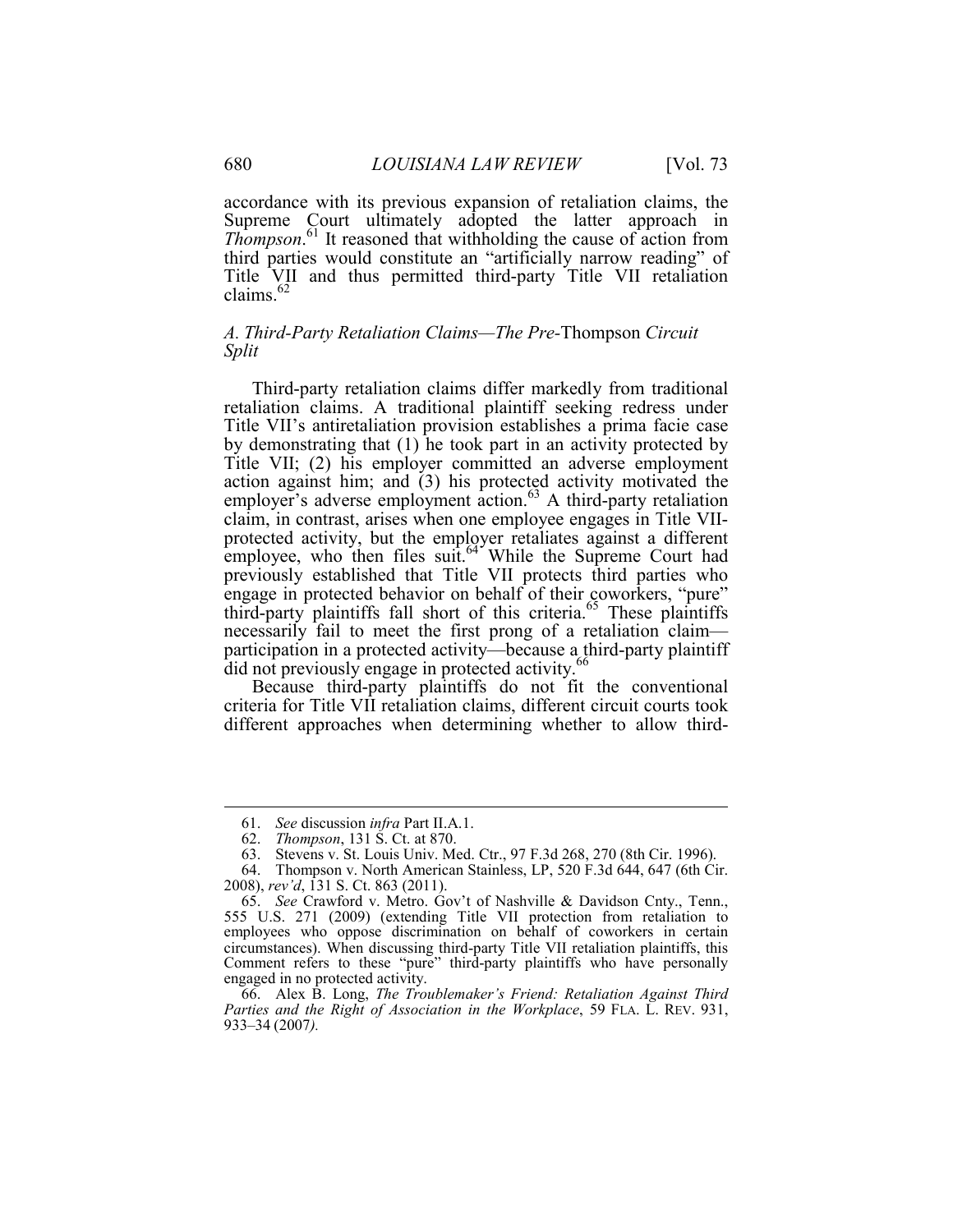party retaliation claims.<sup>67</sup> Prior to the Supreme Court's grant of certiorari in *Thompson*, the circuit courts had applied two main standards to these claims, either adhering to the plain language of Title VII or adopting a more expansive approach, such as interpreting it purposively.<sup>68</sup>

#### *1. Purposive Interpretation of Title VII*

 construed Title VII. These circuits allowed third-party retaliation Some circuits, espousing a purposive approach, liberally claims because they deemed the claims to further Title VII's purpose of providing "unfettered access' to [the statute's] remedial mechanisms."69 The Eleventh Circuit and, initially, the Sixth Circuit utilized a purposive approach and allowed third-party Title VII retaliation claims.<sup>70</sup> Some district courts and the EEOC subscribed to this philosophy as well.<sup>71</sup>

 provision because his wife, and coworker, had previously filed a The Eleventh Circuit in *Wu v. Thomas*, for instance, recognized a husband's claim for retaliation under Title VII even though he had not personally engaged in activity protected by Title VII.<sup>72</sup> The court decided that he could sue under Title VII's antiretaliation

 *Retaliation Claim Under Title VII*, 18 AM. U. J. GENDER SOC. POL'Y & L. 909, 69. Angela J. Schnell, *But I Love Him! Why the Sixth Circuit Erred in*  Thompson v. North American Stainless, LP *by Denying a Third Party*  919 (2010).

70. Thompson v. North American Stainless, LP, 520 F.3d 644, 647 (6th Cir. 2008), *rev'd*, 131 S. Ct. 863 (2011).

 F. Supp. 2d 1206 (E.D. Cal. 1998); Thomas v. Am. Horse Shows Assoc., Inc., 71. Murphy v. Cadillac Rubber & Plastics, Inc., 946 F. Supp. 1108 (W.D.N.Y. 1996); Wu v. Thomas, 863 F.2d 1543 (11th Cir. 1989); DeMedina v. Reinhardt, 444 F. Supp. 573 (D.D.C. 1978); EEOC v. Nalbandian Sales, Inc., 36 No. 97-CV-3513 JG, 1999 WL 287721 (E.D.N.Y. April 23, 1999); EEOC MANUAL § 8-10, *supra* note 54.

72. *Wu*, 863 F.2d at 1547–48.

 *Antiretaliation Provision: Third-Party Retaliation Claims*, 38 CAP. U.L. REV. 67. John J. Feeney, *An Inevitable Progression in the Scope of Title VII's* 643, 652–55 (2010).

 Act ('ADA') [42 U.S.C. §12206], and Age Discrimination in Employment Act retaliation, courts use cases from all three statutes as precedent in making their 68. *Id*. In addition to cases specifically addressing the antiretaliation provision of Title VII, this Comment refers to cases interpreting the antiretaliation provisions of the ADA and ADEA for additional guidance on the interpretation of Title VII's antiretaliation provision. *See* Schausten, *supra* note 12, at 1322–23 ("Because cases under Title VII, the Americans with Disability ('ADEA') [29 U.S.C. §623(d)] all tend to be analyzed similarly in relation to decisions."); *see also* Fogleman v. Mercy Hosp., Inc., 283 F.3d 561, 567 (3d Cir. 2002) ("[P]recedent interpreting any one of these statutes is equally relevant to interpretation of the others.").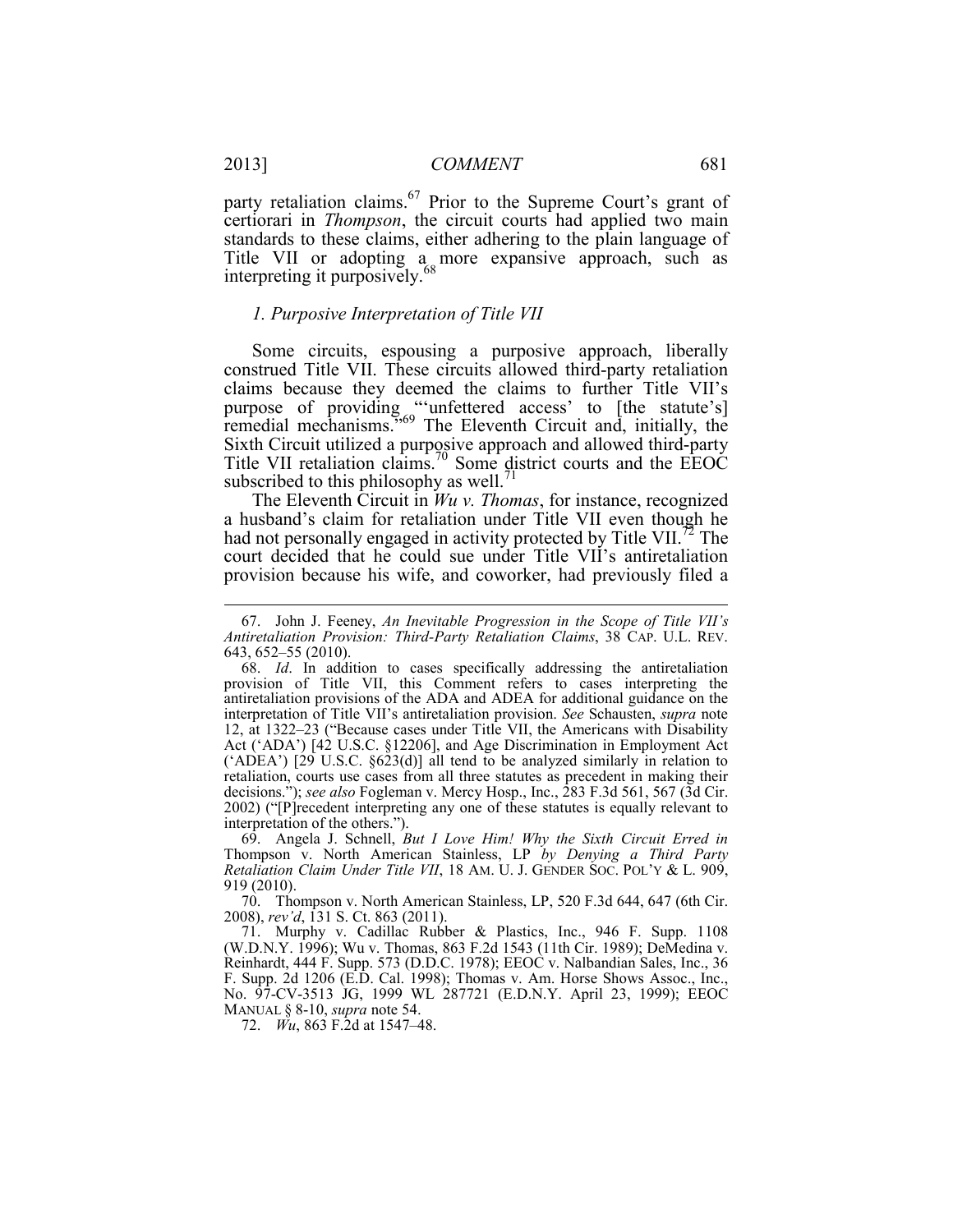Title VII discrimination claim.<sup>73</sup> Even though the husband was a third party, the court recognized his claim because the employer's retaliatory action impacted his wife, the initial Title VII claimant.<sup>74</sup>

 *Thompson*. 75 The court determined that the purpose of Title VII Similarly, a three-judge panel of the Sixth Circuit initially applied a purposive approach to Title VII retaliation claims in supports third-party retaliation claims.<sup>76</sup> It held that "Title VII prohibit[s] employers from taking retaliatory action against employees not directly involved in protected activity, but who are so closely related to or associated with those who are directly involved, that it is clear that the protected activity motivated the employer's action" because "such conduct would undermine the purposes of Title VII."<sup>77</sup> The court additionally noted that a literal reading of Title VII's antiretaliation provision runs contrary to the intent of Title VII.78 It concluded that, under the *Burlington* standard, an employer's retaliation against a family member would discourage "reasonable workers" from filing discrimination claims.

Like the Eleventh and Sixth Circuits, several district courts have allowed spouses to file third-party retaliation claims.<sup>80</sup> A few district courts have even extended these claims to siblings.<sup>81</sup> The EEOC also supports third-party retaliation claims, considering them to be covered by Title VII's prohibition against "retaliation against someone so closely related to or associated with the person exercising his or her statutory rights that it would discourage that person from pursuing those rights."82

#### *2. Literal Interpretation of Title VII*

Instead of following a purposive approach, the Eighth, Third, Fifth, and, eventually, Sixth Circuit Courts of Appeals interpreted

1

81. EEOC v. Nalbandian Sales, Inc., 36 F. Supp. 2d 1206 (E.D. Cal. 1998); Thomas v. Am. Horse Shows Assoc., Inc., No. 97-CV-3513 JG, 1999 WL 287721 (E.D.N.Y. April 23, 1999).

 <sup>73.</sup> *Id.*

 <sup>74.</sup> *Id*. at 1548.

 <sup>75.</sup> *Thompson*, 520 F.3d at 647.

 <sup>76.</sup> *Id.*

 <sup>77.</sup> *Id.* at 646.

 <sup>78.</sup> *Id.* at 647.

 <sup>79.</sup> *Id.* 

<sup>80.</sup> Murphy v. Cadillac Rubber & Plastics, Inc., 946 F. Supp. 1108 (W.D.N.Y. 1996); Wu v. Thomas, 863 F.2d 1543 (11th Cir. 1989); DeMedina v. Reinhardt, 444 F. Supp. 573 (D.D.C. 1978).

 <sup>82.</sup> EEOC MANUAL, *supra* note 54, at § 8-10.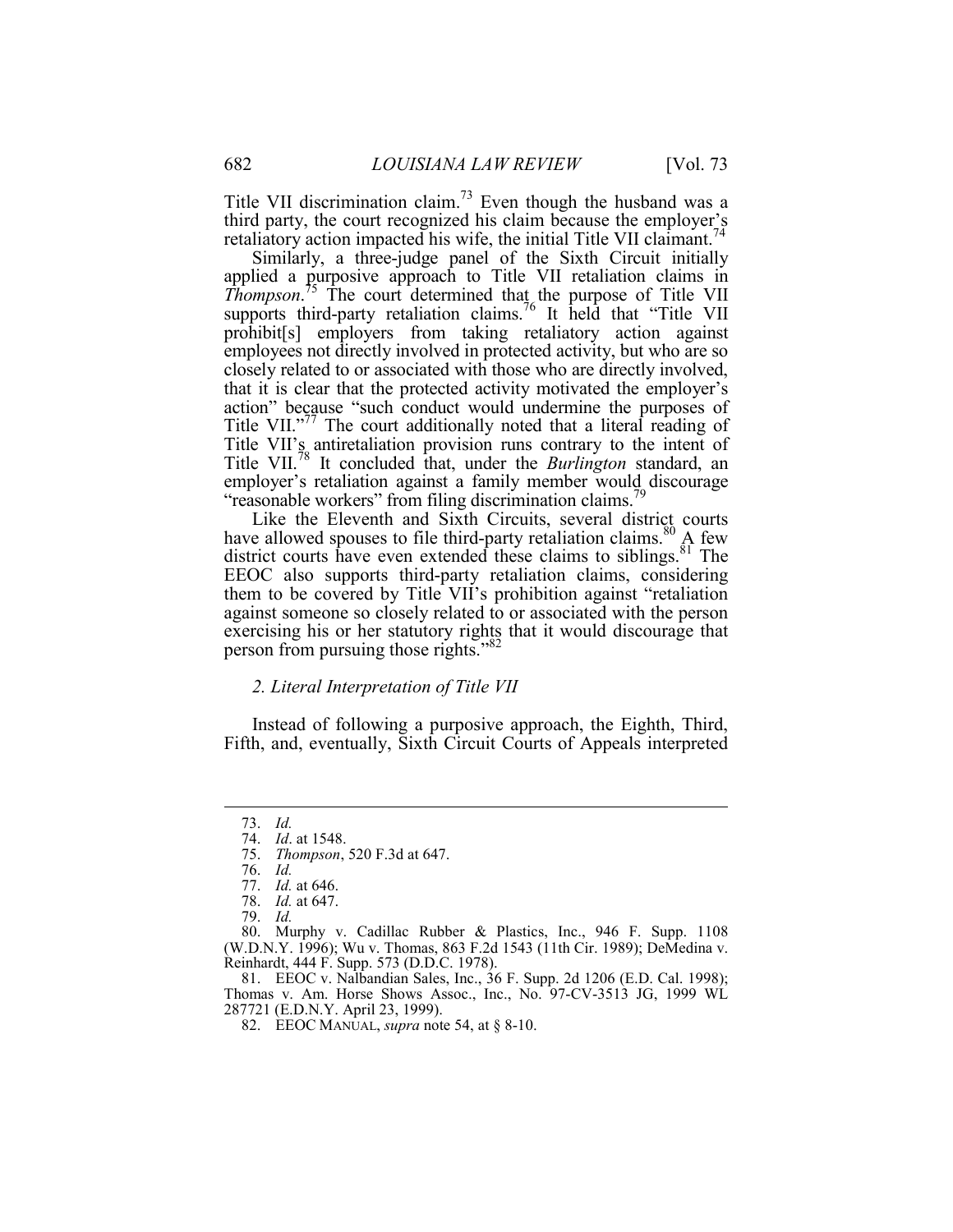Title VII's antiretaliation provision literally.<sup>83</sup> These circuits reached the conclusion that third-party retaliation claims were invalid because the express language of Title VII does not provide for them. $84$  As an additional rationale for prohibiting these claims, the Third Circuit cites the potentially limitless liability to which third-party retaliation claims would subject employers.<sup>8</sup>

The Eighth Circuit, in *Smith v. Riceland Foods, Inc.*, refused to recognize third-party retaliation claims, holding steadfastly that only the person who took part in the initial protected activity may file a Title VII retaliation claim.86 In *Riceland*, an employee who lived with a coworker filed discrimination charges against her employer, which later fired the coworker.<sup>87</sup> The coworker, in turn, filed suit under Title VII's antiretaliation provision; however, the Eighth Circuit held that he did not have a valid claim because he had not engaged in any protected activity himself.<sup>88</sup>

The Third Circuit likewise rejected third-party retaliation claims in *Fogleman v. Mercy Hospital, Inc*. 89 The court acknowledged that Title VII's purpose could potentially support the recognition of third-party retaliation claims.<sup>90</sup> However, because it did not find "that adherence to the statute's plain text would be absurd," it determined that the plain language of the statute should control.<sup>91</sup> Using similar logic, the Fifth Circuit rejected third-party retaliation claims in *Holt v. JTM Industries*. 92 The court

recognize[d] that there is a possible risk that an employer will discriminate against a complaining employee's relative or friend in retaliation for the complaining employee's

- 86. *Smith*, 151 F.3d at 813.
- 87. *Id.* at 815–16.
	- 88. *Id.* at 813.

1

- 89. *See Fogleman*, 283 F.3d at 571.
- 90. *Id.* at 569.
- 91. *Id.* at 570.

92. Holt v. JTM Indus., 89 F.3d 1224, 1227 (5th Cir. 1996) (addressing retaliation under the ADEA)*. But see* Jones v. Flagship Int'l, 793 F.2d 714, 727 (5th Cir. 1986) (commenting that "employee opposition to discriminatory employment practices directed against a fellow employee" could be considered protected activity under Title VII's antiretaliation provision).

 F.3d 1224, 1227 (5th Cir. 1996) (addressing retaliation under the ADEA); 83. Smith v. Riceland Foods, Inc., 151 F.3d 813 (8th Cir. 1998); Fogleman v. Mercy Hosp., Inc., 283 F.3d 561, 569 (3d Cir. 2002); Holt v. JTM Indus., 89 Thompson v. North American Stainless, LP, 567 F.3d 804, 816 (6th Cir. 2009), *rev'd* 131 S. Ct. 836 (2011).

 *Fogleman*, 283 F.3d at 570; *Holt*, 89 F.3d at 1226; *Smith*, 151 F.3d at 819. 84. Feeney, *supra* note 67, at 665–66. *See also Thompson*, 567 F.3d at 808;

 <sup>85.</sup> *Fogleman*, 283 F.3d at 570.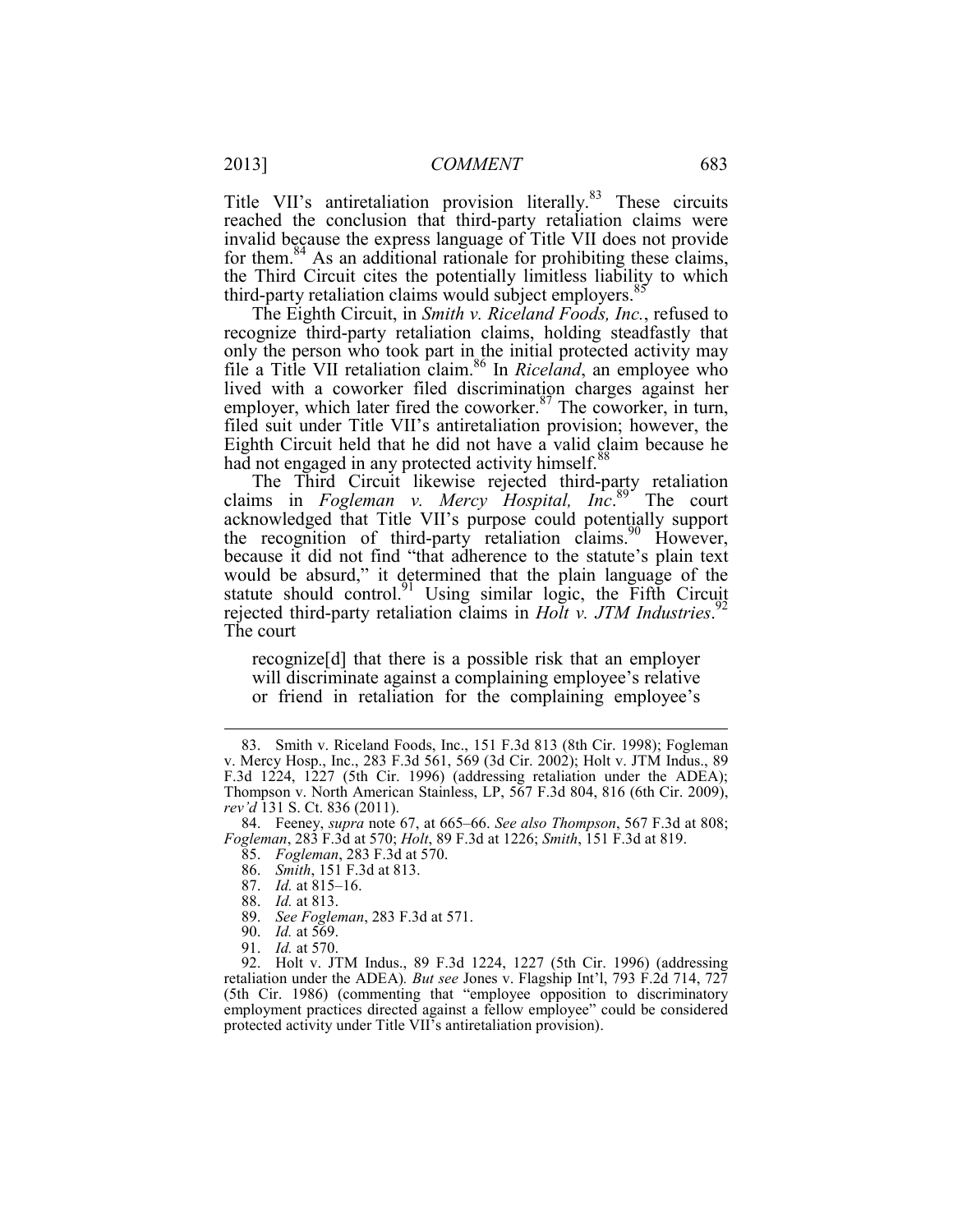Congress has employed . . . will better protect employees actions . . . [but] . . . believe[d] that the language that against retaliation than [the court] could by trying to define the types of relationships that should render automatic standing [for third parties]. $\frac{9}{2}$ 

Finally, after briefly recognizing third-party retaliation claims, the Sixth Circuit reversed its position.<sup>94</sup> Upon its rehearing en banc of *Thompson*, the court vacated its original decision and affirmed the district court's holding "that  $\S$  704(a) of Title VII does not create a cause of action for third-party retaliation for persons who have not personally engaged in protected activity."<sup>95</sup> The Sixth Circuit based its decision on the established principle that "[w]hen the statutory language is plain, the sole function of the courts—at least where the disposition required by the text is not absurd—is to enforce it according to its terms."<sup>96</sup> The court determined that the antiretaliation provision's plain wording limits the class of antiretaliation plaintiffs to individuals who have personally engaged in protected activities, a result that it did not consider absurd.97 Because Thompson had not engaged in any protected activity, the Sixth Circuit concluded that the district court correctly granted summary judgment in favor of the defendant corporation.<sup>9</sup>

#### *B.* Thompson v. North American Stainless*—The Recognition of Third-Party Standing in Title VII Retaliation Claims*

Relying on its *Burlington Northern* definition of *discrimination*, the Supreme Court continued its expansion of Title VII's protections by allowing third-party retaliation claims in *Thompson*. 99 Eric Thompson and his then-fiancée Miriam Regalado both worked for North American Stainless until 2003. That year, the corporation fired Thompson three weeks after receiving notice that Regalado had filed a Title VII discrimination claim against their employer.<sup>100</sup> Subsequently, Thompson filed a Title VII retaliation claim against North American Stainless, alleging that his termination was

 <sup>93.</sup> *Holt*, 89 F.3d at 1227.

<sup>94.</sup> Thompson v. North American Stainless, LP, 567 F.3d 804, 816 (6th Cir. 2009), *rev'd*, 131 S. Ct. 863 (2011).

 <sup>95.</sup> *Id.*

 291 (2006)). 96. *Id.* at 807 (quoting Arlington Cent. Sch. Dist. Bd. v. Murphy, 548 U.S.

 <sup>97.</sup> *Thompson*, 567 F.3d at 805.

 <sup>98.</sup> *Id.* at 805–06.

<sup>99.</sup> Burlington N. & Santa Fe Ry. Co. v. White, 548 U.S. 53 (2006); Thompson v. North American Stainless, LP, 131 S. Ct. 863, 868 (2011).

 <sup>100.</sup> *Thompson*, 131 S. Ct. at 867.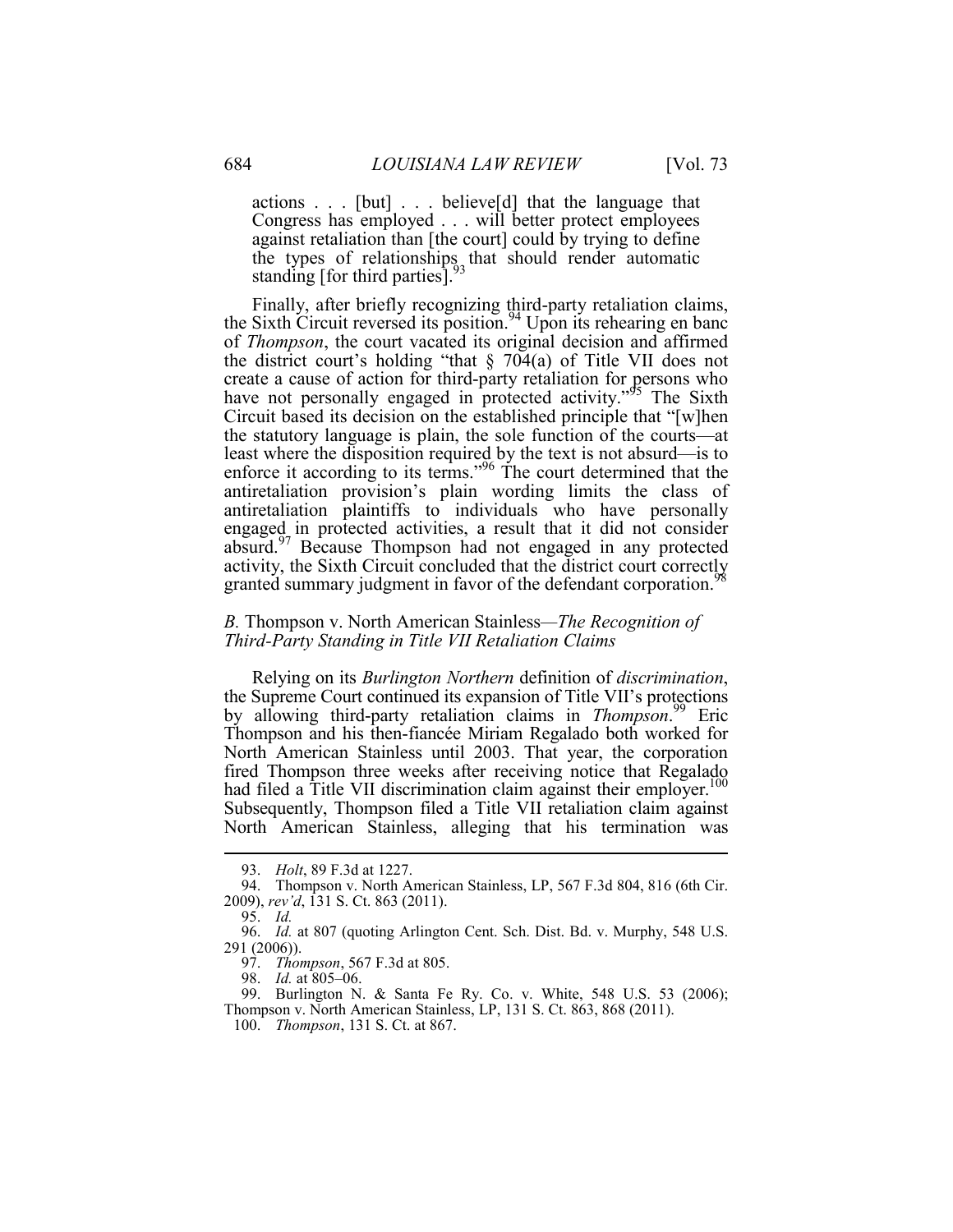provision even when they do not engage in any protected activity.<sup>106</sup> retaliation for Regalado's discrimination charge.<sup>101</sup> The district court dismissed Thompson's retaliation claim on summary judgment, reasoning that Title VII "does not permit third party retaliation claims."<sup>102</sup> The Sixth Circuit initially reversed the district court, $\frac{103}{103}$ but on rehearing en banc the court vacated its previous decision.<sup>104</sup> The court ultimately affirmed the district court's decision granting summary judgment to North American Stainless.<sup>105</sup> In a unanimous decision, the Supreme Court reversed and remanded, holding that third parties may, in fact, file suit under Title VII's antiretaliation

 answered this question in the affirmative, citing *Burlington* for the Title VII "prohibits any employer action that well might have "inflicting a milder reprisal on a mere acquaintance . . . almost The Supreme Court first examined whether North American's alleged retaliation against Thompson violated Title VII. $107$  It proposition that the statute's antiretaliation provision encompasses  $\alpha$  wide range of employer conduct.<sup>108</sup> The Court explained that dissuaded a reasonable worker from making or supporting a charge of discrimination."109 Further, the Court reasoned that a reasonable worker may be discouraged from engaging in protected activity if he knew that his fiancée would be fired as a result.<sup>110</sup> The Supreme Court declined to define a category of third parties against whom retaliation would be unlawful.<sup>111</sup> Instead, it surmised that "firing a close family member" would "almost always" be unlawful, while never" would.<sup>112</sup> The Court stated that the circumstances of each case must determine whether retaliation against a third party constituted a Title VII violation.<sup>113</sup> It did, however, emphasize that an objective determination of injury is necessary to "avoi[d] the

 $\overline{a}$ 

107. *Id.* at 867–68.

 <sup>101.</sup> *Id.* 

<sup>102.</sup> Thompson v. North American Stainless, LP, 435 F. Supp. 2d 633, 639 (E.D. Ky. 2006), *rev'd*, 520 F.3d 644 (6th Cir. 2008).

<sup>103.</sup> Thompson v. North American Stainless, LP, 520 F.3d 644, 647 (6th Cir. 2008), *rev'd*, 131 S. Ct. 863 (2011). *See* discussion *supra* Part I.D.2

 104. Thompson, v. North American Stainless, LP, No. 07-5040, 2008 WL 6191996 (6th Cir. Jul. 28, 2008). *See* discussion *supra* Part I.D.2

<sup>105.</sup> Thompson v. North American Stainless, LP, 567 F.3d 804, 805–06 (6th Cir. 2009), *rev'd*, 131 S. Ct. 863 (2011).

<sup>106.</sup> Thompson v. North American Stainless, LP, 131 S. Ct. 863 (2011).

 108. *Id.*; Burlington N. & Santa Fe Ry. Co. v. White, 548 U.S. 53, 53 (2006).

 <sup>109.</sup> *Thompson*, 131 S. Ct. at 868 (quoting *Burlington N. & Santa Fe Ry. Co.*, 548 U.S. at 68) (internal quotation marks omitted).

 <sup>110.</sup> *Id.*

 <sup>111.</sup> *Id.*

 <sup>112.</sup> *Id.*

 <sup>113.</sup> *Id.* at 868–69 (quoting *Burlington N. & Santa Fe Ry. Co.*, 548 U.S. at 68–69).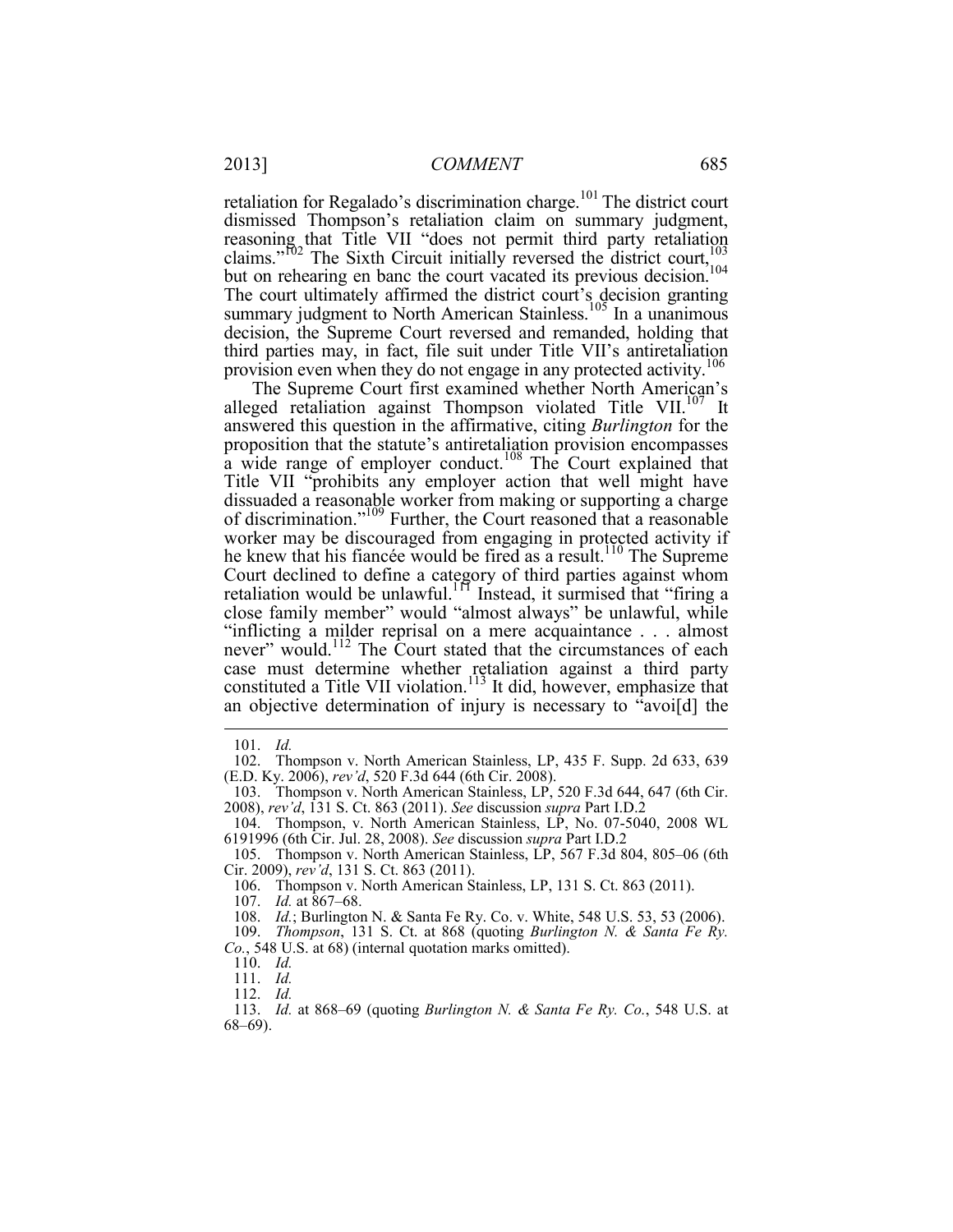uncertainties and unfair discrepancies that can plague a judicial effort to determine a plaintiff's unusual subjective feelings.<sup>5114</sup>

 In its analysis of third-party standing for Title VII retaliation might technically be injured in an Article III sense but whose the initial participant in Title VII-protected activity is an artificially The Court reasoned that this language allows a plaintiff to sue if Title VII. It therefore concluded that Thompson had standing for claims, the Supreme Court admitted that *person*[*s*] *aggrieved* who may sue under the statute must encompass a narrower class than mere Article III standing.<sup>115</sup> The term excludes plaintiffs "who interests are unrelated to Title VII's statutory prohibitions."116 On the other hand, the Court advised that limiting *person aggrieved* to narrow reading.<sup>117</sup> Between the two extremes, the Court offered the standard applied by the Administrative Procedure Act,<sup>118</sup> allowing any "person . . . adversely affected or aggrieved . within the meaning of a relevant statute" to sue a federal agency.<sup>119</sup> his claim falls within the "zone of interests" protected by the statute, the violation of which gives rise to the complaint.<sup>120</sup> The Supreme Court noted that Title VII is intended to protect employees from their employers' illegal actions.<sup>121</sup> Because Thompson suffered from his employer's illegal retaliation, the Court explained, he fell within the zone of interests protected by his Title VII retaliation claim.<sup>122</sup>

#### IV. PROPOSED STANDARD FOR THIRD-PARTY STANDING IN TITLE VII RETALIATION CLAIMS

employees' access to Title VII due to the fear of reprisal.<sup>124</sup> In fact, The Supreme Court decided *Thompson* in accordance with scholars' predictions that the Court would continue its recent trend of broadening Title VII retaliation claims.<sup>123</sup> This jurisprudential expansion follows the notion that third-party retaliation claims should be permitted because their prohibition would limit

1

122. *Id.*

 <sup>114.</sup> *Id.* at 868–69 (citation omitted).

 <sup>115.</sup> *Id.* at 869.

 <sup>116.</sup> *Id.* at 870.

 <sup>117.</sup> *Id.* at 869–70.

<sup>118. 5</sup> U.S.C. § 702 (2006).

 <sup>119.</sup> *Thompson*, 131 S. Ct. at 870 (quoting 5 U.S.C. § 702).

 120. *Id. See also* Lujan v. Nat'l Wildlife Fed'n, 497 U.S. 871, 883, n.110 (1990) (proposing *zone of interests* test for plaintiffs suing under federal statutes).

 <sup>121.</sup> *Thompson*, 131 S. Ct. at 869–70.

Feeney, *supra* note 67, at 652–55.

 <sup>124.</sup> Schnell, *supra* note 69, at 921.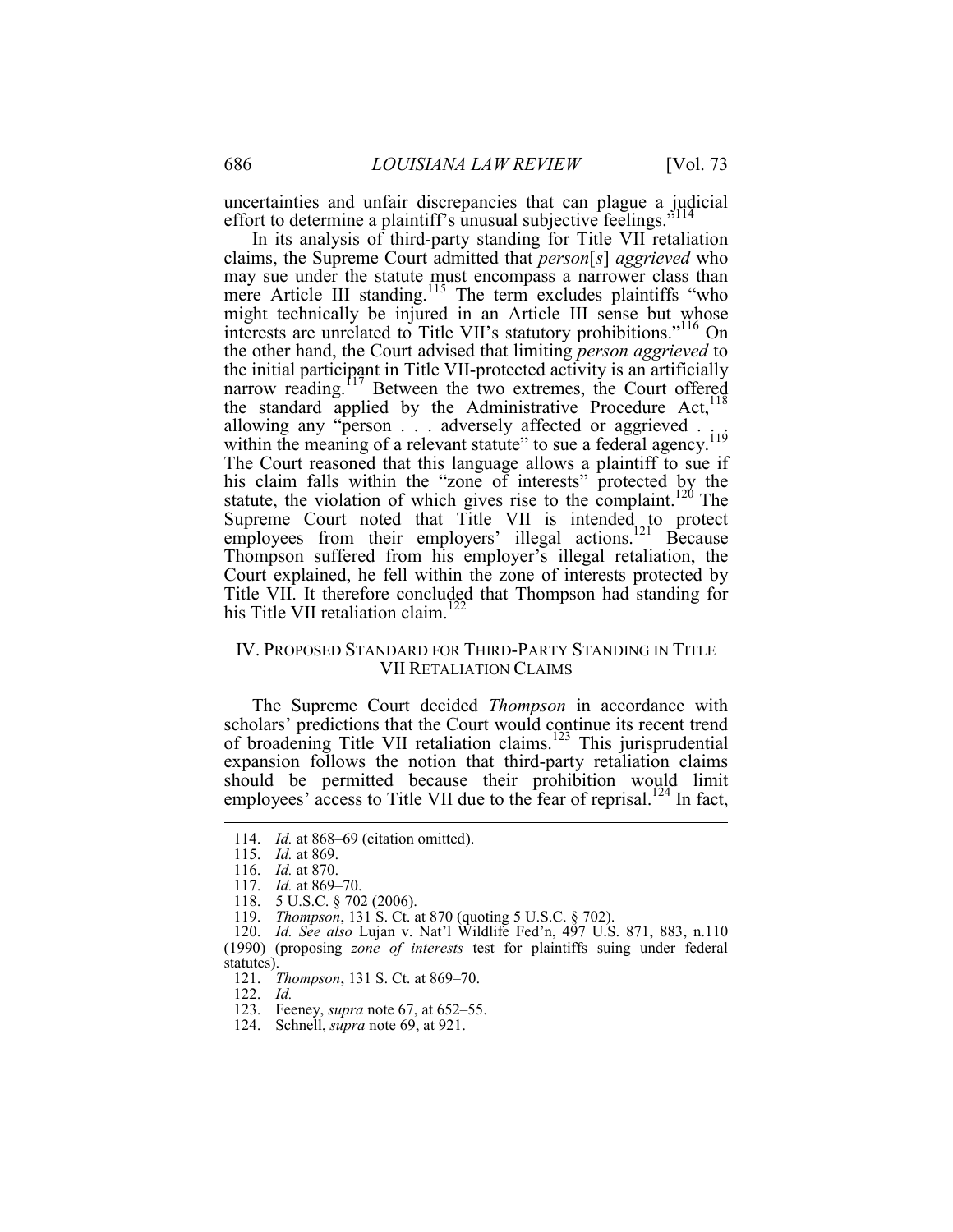the decision "closes a loophole some courts—and employers—had found in Title VII's antiretaliation provision."<sup>125</sup> The Court's liberalization of retaliation claims also represents a welcome step for those who argued in favor of further expansion of Title VII retaliation claims.<sup>126</sup> Finally, it satisfies those who support retaliation claims because they maintain the "integrity of the rule of law" and should thus be broadly construed to provide greater protection.<sup>127</sup>

In broadening Title VII retaliation claims, the *Thompson* Court rejected the defendant corporation's argument that allowing third parties who engaged in no protected activity to file Title VII retaliation claims would "place the employer at risk any time it fires any employee who happens to have a connection to a different employee who filed a charge with the EEOC."<sup>128</sup> The Court dismissed this position, stating that an employer's desire for predictability did not justify the preclusion of all third-party reprisals.<sup>129</sup> Employers' concern about unexpected plaintiffs may not merit a blanket prohibition on all third-party retaliation claims, but there is no reason to preclude a standard governing these claims. On the contrary, such guidelines are necessary for the limitation of the otherwise infinite range of third-party plaintiffs.

#### *A. The Need for a Standard Governing Third-Party Standing in Title VII Retaliation Claims*

Presently, any employee who has had any contact with a coworker who has engaged in Title VII-protected activity may bring a Title VII retaliation claim.<sup>130</sup> The absence of a standard governing these claims leaves employers vulnerable to lawsuits from any number of unforeseen plaintiffs.131 This development, coupled with the recent increase in Title VII retaliation claims, could cause employers to incur substantial legal fees defending

 *Big Before the High Court*, 97 A.B.A. J. 21, 21 (2011) (quoting Lawrence 125. David L. Hudson, Jr., *Back at Ya: Employee Retaliation Claims Play*  Rosenthal, professor of employment discrimination law at Northern Kentucky University's Salmon P. Chase College of Law).

 <sup>126.</sup> *Id.* 

<sup>127.</sup> R. George Wright, *Retaliation and the Rule of Law in Today's Workplace*, 44 CREIGHTON L. REV. 749, 749–57 (2011).

<sup>128.</sup> Thompson v. North American Stainless, LP, 131 S. Ct. 863, 868 (2011). 129. *Id.*

 <sup>130.</sup> *See id.* ("Firing a close family member" would "almost always" be unlawful, while "inflicting a milder reprisal on a mere acquaintance" would "almost never" be.).

 <sup>131.</sup> *Id.*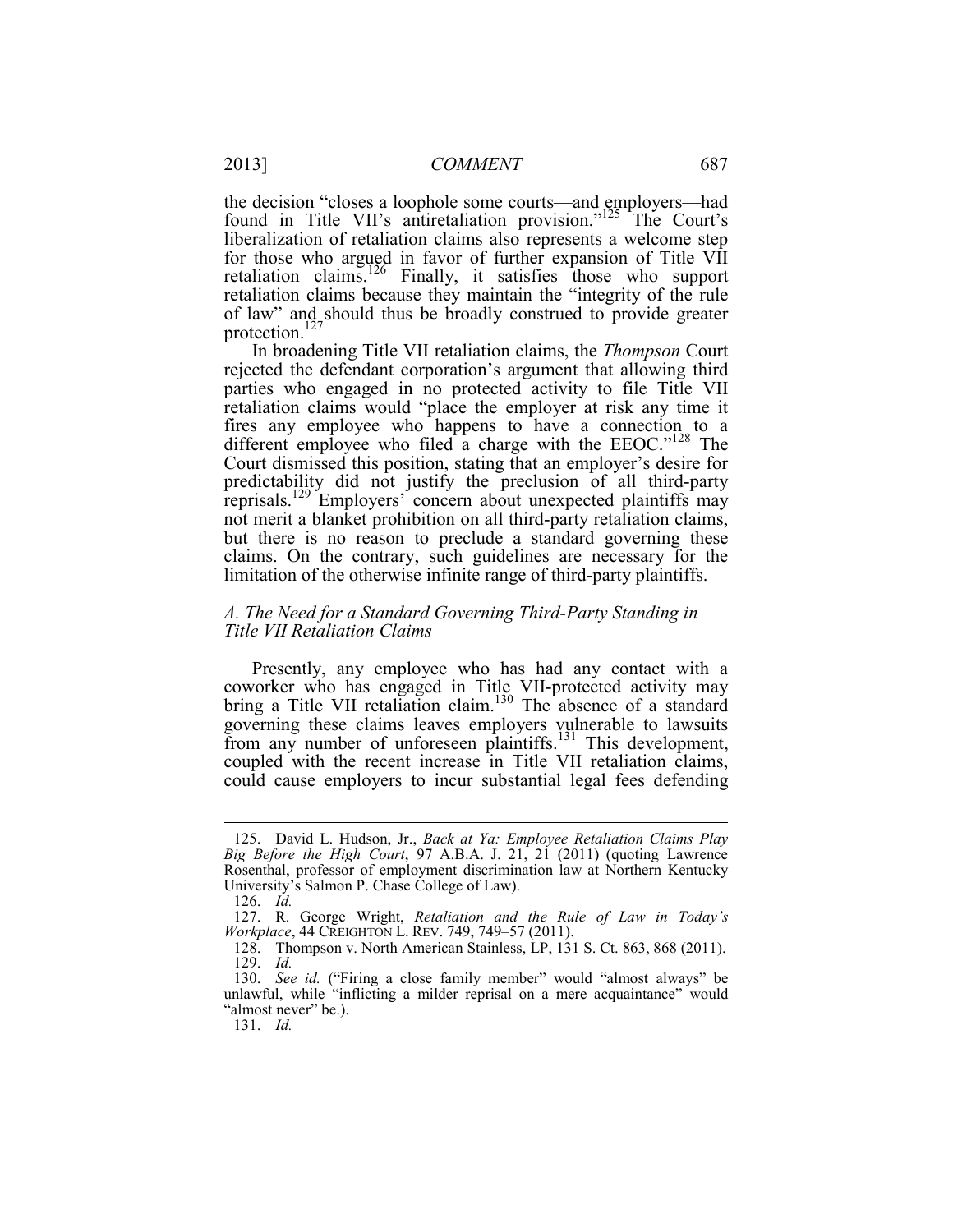coworker's Title VII-protected activity. For a large corporation, including those to take adverse actions against employees. If the baseless allegations that they could never have anticipated.<sup>132</sup> Some scholars suggest that merely requiring "the third party to meet all of the normal requirements of a retaliation claim" would eliminate the potential for abuse through frivolous lawsuits. $133$ However, the merits of retaliation claims are often indeterminable upon a preliminary showing.<sup>134</sup> Because these claims frequently entail analysis of suspect timing and witness credibility, judges often leave these factual determinations to juries.<sup>135</sup> Even if such a claim is unfounded, the employer may nevertheless expend considerable resources before it is dismissed. While employers may, of course, have to defend themselves against some baseless claims in any area of the law, the potential number of meritless third-party retaliation claims is staggering after *Thompson.*136 Now *any* employee has standing to sue for retaliation based on *any*  that translates into a myriad of potential retaliation claims. Employers need to be able to make employment decisions, risk of retaliation suits is too nebulous, it may alter employer's decisions, impairing the business's daily operations. Therefore, employers need a standard for determining third parties' standing in Title VII retaliation claims.

#### *B. Rationale for Applying Tort Standard*

 standard for employment discrimination claims in *Staub v. Proctor* Over the years, Title VII has evolved from a "private attorney general" mechanism into, essentially, a statutory tort.<sup>157</sup> Accordingly, tort law principles provide an appropriate source for a standard governing third-party Title VII retaliation claims. Recently, the Supreme Court borrowed from tort law to devise a

<u>.</u>

 <sup>132.</sup> *Charge Statistics*, *supra* note 41.

 <sup>133.</sup> Feeney, *supra* note 67, at 669–70 (A plaintiff meeting the "normal requirements" of a retaliation claim must show that he engaged in Title VIIprotected activity and that his employer consequently retaliated against him.).

 <sup>134.</sup> *See* Gregory P. Kult, *Retaliation Claims Take Center Stage*, EMPLOYMENT LAW IN BRIEF, 2 (May 31, 2011), http://www.martindale.com /members/ArticleAtachment.aspx?od=814019&id=1291842&filename=asr-129 1846.docx.pdf.

 <sup>135.</sup> The term *suspect timing* refers to "close timing between an employee's protected activity and an adverse employment action." *See* Shackelford v. DeLoitte & Touche, LLP, 190 F.3d 398, 408 (5th Cir. 1999) (describing suspect timing); *see also* Kult, *supra* note 134, at 2.

<sup>136.</sup> Thompson v. North American Stainless, LP, 131 S. Ct. 863, 868 (2011). 137. Zemelman, *supra* note 15, at 189; Newman v. Piggie Park Enters., 390 U.S. 400, 402 (1968). *See also* discussion *supra* Part I.A.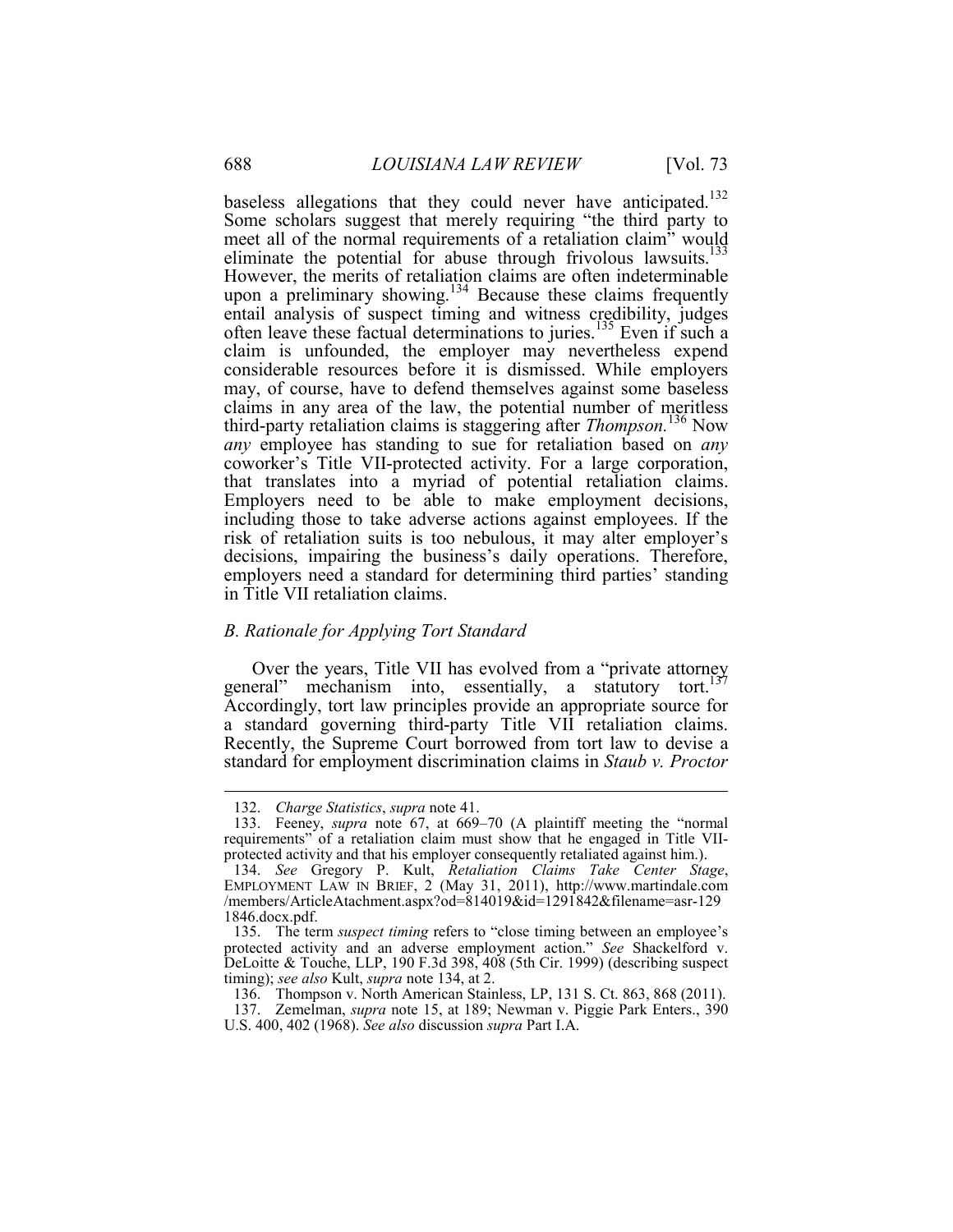direct relation between the injury asserted and the injurious *Hospital*. 138 This cat's-paw discrimination case involved an alleged violation of The Uniformed Services Employment and Reemployment Rights Act (USERRA), a federal statute that closely resembles Title VII.<sup>139</sup> The Court initially noted that when examining federal torts, it applies general tort law principles.<sup>140</sup> Thus, it determined that the tort theory of proximate cause was the appropriate standard for determining employers' liability in cat'spaw discrimination cases.<sup>141</sup> Proximate cause "requires only 'some conduct alleged,' and excludes only those 'link[s] that are too remote, purely contingent, or indirect."<sup>142</sup> So, an employer is liable under USERRA if (1) a supervisor is motivated by antimilitary sentiment; (2) that supervisor takes an adverse employment action; and (3) the antimilitary sentiment proximately caused the action.<sup>14</sup>

 federal tort it adopts the background of general tort law" applies The *Staub* Court's proclaimation that "when Congress creates a

140. *Staub*, 131 S. Ct. at 1191.

 142. *Id.* at 1192 (quoting Hemi Group, LLC v. City of New York, 130 S. Ct. 983, 989 (2010)).

<sup>138.</sup> Staub v. Proctor Hosp., 131 S. Ct. 1186 (U.S. 2011).

 motivation, instigates the employer, who may have had no discriminatory obligation."). *Compare* 38 U.S.C. § 4311(a) (2006) (USERRA provides that "an subsection (a), if the person's membership . . . is a motivating factor in the religion, sex, or national origin" and provides that discrimination occurs when 139. Staub v. Proctor Hosp., 560 F.3d 647 (7th Cir. 2009), *rev'd*, 131 S. Ct. 1186 (2011) (This case addressed a cat's-paw discrimination claim. This type of claim arises when an employee's supervisor, acting with a discriminatory feelings toward the employee, to terminate or implement an adverse employment decision against the employee. A lack of any discriminatory sentiments on the part of the employer is irrelevant; instead, the discriminatory motive of the supervisor, who himself lacks the authority to terminate or adversely affect the employee's terms of employment, is imputed to the employer. The term *cat's paw* comes from the fable "The Monkey and the Cat," written by the 17th century French poet Jean de La Fontaine, which references a monkey manipulating a cat to fulfill the monkey's goal.). *See also Staub*, 131 S. Ct. at 1191 ("A person who is a member of . . . or has an obligation to perform service in a uniformed service shall not be denied initial employment, reemployment, retention in employment, promotion, or any benefit of employment by an employer on the basis of that membership . . . or employer shall be considered to have engaged in actions prohibited . . . under employer's action, unless the employer can prove that the action would have been taken in the absence of such membership."), *with* 42 U.S.C. §§ 2000e-2(a), (m) (2006) (Title VII prohibits discrimination "because of . . . race, color, one of these factors "was a motivating factor for any employment practice, even though other factors also motivated the practice.").

 <sup>141.</sup> *Id.* at 1193.

 <sup>143.</sup> *Id.* at 1194.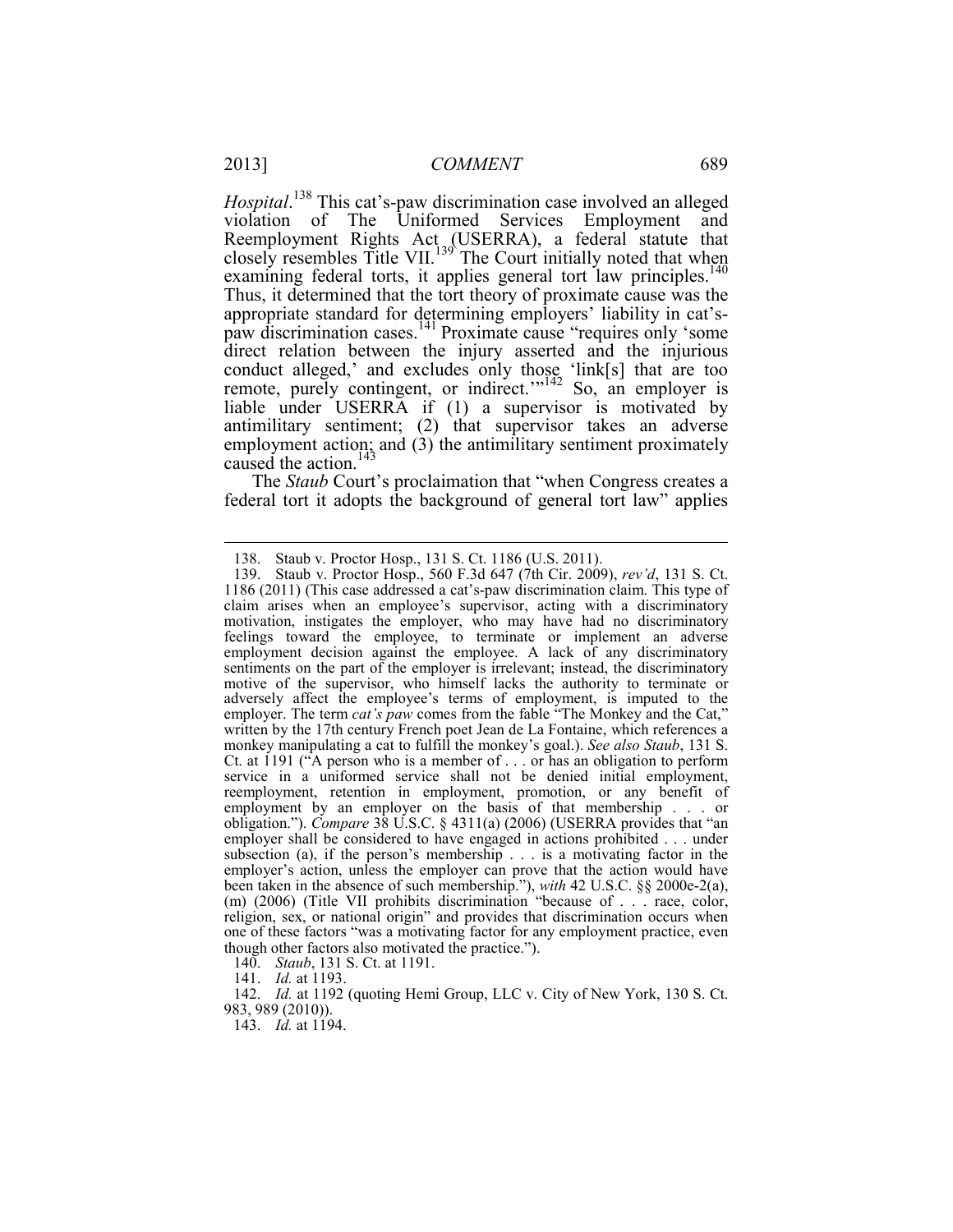equally to Title VII as to USERRA.<sup>144</sup> Because Title VII has become increasingly tort-like through the actions of Congress and the Supreme Court, the Court should analogize to general tort law for Title VII claims.145 The Court in *Staub* sought to determine a party's liability for an injury caused by more than one actor precisely the type of situation in which a proximate cause determination is applied in tort law. Similarly, third-party standing for Title VII retaliation claims hinges on whether a particular plaintiff may sue for an injury inflicted on someone else.<sup>146</sup> This potential plaintiff is not the intended subject of retaliation; he merely incurs the collateral damage of the employer's intended retaliation against a coworker.<sup>147</sup>

Like a third-party retaliation plaintiff, an NIED plaintiff, by definition, suffers no physical damage from the incident that causes injury but sustains only secondary effects of the occurrence. Therefore, the bystander-damages standard serves as an appropriate model for the third-party plaintiff's standard. It accomplishes the same objective as a standard for third-party standing in a Title VII retaliation claim. Courts developed the NIED standard because they "have realized that recognition of a cause of action for [NIED] holds out the very real possibility of nearly infinite and unpredictable liability for defendants."<sup>148</sup> Similar reasons necessitate a standard for third-party standing in Title VII retaliation claims. Without such a standard, employers are subject to an immeasurable number of Title VII retaliation claims and have no ability to predict which classes of plaintiffs may file them. Employers, therefore, need a standard determining third-party standing for Title VII retaliation claims, and principles of NIED make it an appropriate source from which to extract this standard because of their applicability to third-party retaliation claims.

 <sup>144.</sup> *Id.* at 1191.

 <sup>145.</sup> *See* discussion *supra* Part I.A.

 claim's underlying merits, including the defendant's fault. This standard, in 146. Admittedly, NIED is a standard governing claims of negligence; whereas, Title VII retaliation claims result from intentional behavior. However, this difference does not affect the applicability of the NIED to Title VII retaliation claims because the proposed standard merely addresses standing. Further judicial proceedings, therefore, entail the factual determination of the contrast, only governs the eligibility of plaintiffs to file claims.

<sup>147.</sup> In a third-party retaliation claim, the employer intends to retaliate against the employee who initially engaged in the protected action by taking action to harm the third party.

<sup>148.</sup> Consol. Rail Corp. v. Gottshall, 512 U.S. 532, 546 (1994).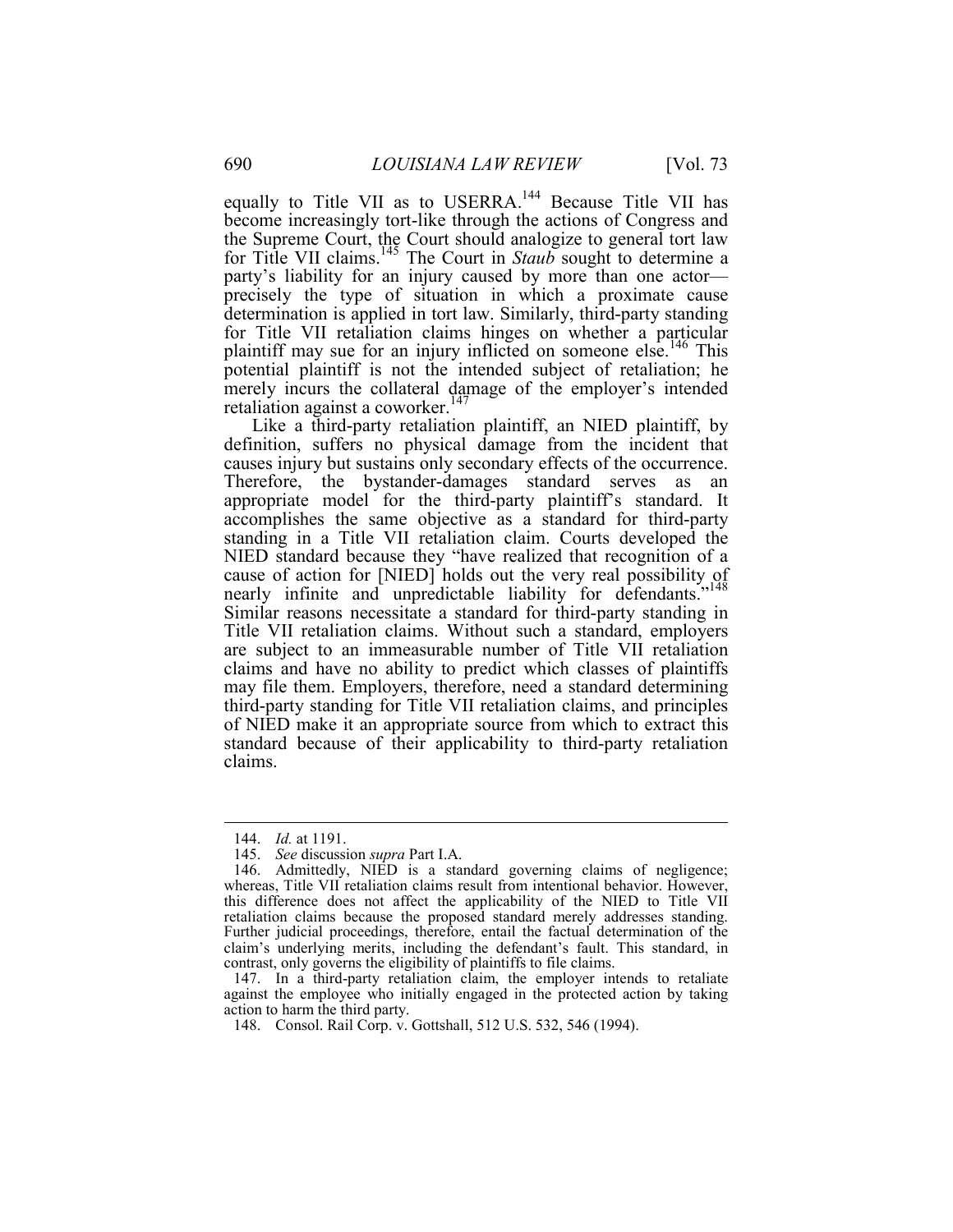#### *C. Tort Standard for NIED Claims and Its Application to Third-Party Title VII Retaliation Plaintiffs*

The United States Supreme Court assessed claims for negligent infliction of emotional distress under the Federal Employers' Liability Act in *Consolidated Rail Corp. v. Gottshall.*149 The Court commented that "most States recognize a common-law cause of action for [NIED], but limit recovery to certain classes of plaintiffs or categories of claims through the application of one or more tests."150 The Court described three tests for bystander-damage claims that the states apply: (1) the *physical impact* test; (2) the *zone of danger* test; and (3) the *relative bystander* test.<sup>151</sup> Most states have abandoned the once prevalent *physical impact* test in favor of the *zone of danger* test or the *relative bystander* test. While the *zone of danger* test emerged in 1908 and remains the law in several states, a plurality of states now follows the *relative bystander* test first articulated in 1968*.*  152

The *relative bystander* test for NIED claims originated with the 1968 California case *Dillon v. Legg*, in which a plaintiff recovered for emotional distress after observing the death of her daughter.<sup>153</sup> In *Dillon*, the California Supreme Court established that a defendant would be liable for bystander damages to a plaintiff (1) who was at the location of the incident when it occurred; (2) who was closely related to the victim; and (3) whose emotional distress was caused by his contemporaneous observation of the accident.<sup>154</sup>

<u>.</u>

 <sup>149.</sup> *Id.* at 537.

 <sup>150.</sup> *Id.*

 seeking damages for NIED under the *zone of danger* test, must have been in 151. *Id.* (The *physical impact* test requires a plaintiff claiming NIED to have contemporaneously suffered a physical impact or injury because of the defendant's negligence.); Dillon v. Legg, 441 P.2d 912 (Cal. 1968) (A plaintiff sufficiently close proximity to the negligent actor to have a reasonable fear for his own safety to result in a physical injury arising from his emotional distress.).

 <sup>152.</sup> *Consol. Rail*, 512 U.S. at 547.

 <sup>153.</sup> *Dillon*, 441 P.2d 912.

 that a plaintiff may recover against a negligent actor when the plaintiff suffers a physical injury as a result of his emotional distress, which was prompted by the 154. *Id. See also* RESTATEMENT (SECOND) OF TORTS § 436 (1977) (providing actor's negligent infliction of harm or peril on a member of the plaintiff's immediate family in the plaintiff's presence). Illustration 3 in the relevant *Restatement* section explains this point as follows:

 child, are in the street in the path of the truck. The truck swerves, misses B, and strikes C. B, who is watching C, does not see the truck A negligently leaves a truck insecurely parked at the top of a hill. Because of this negligence the truck starts down the hill. B and C, her coming, and is not alarmed for her own safety, but suffers severe shock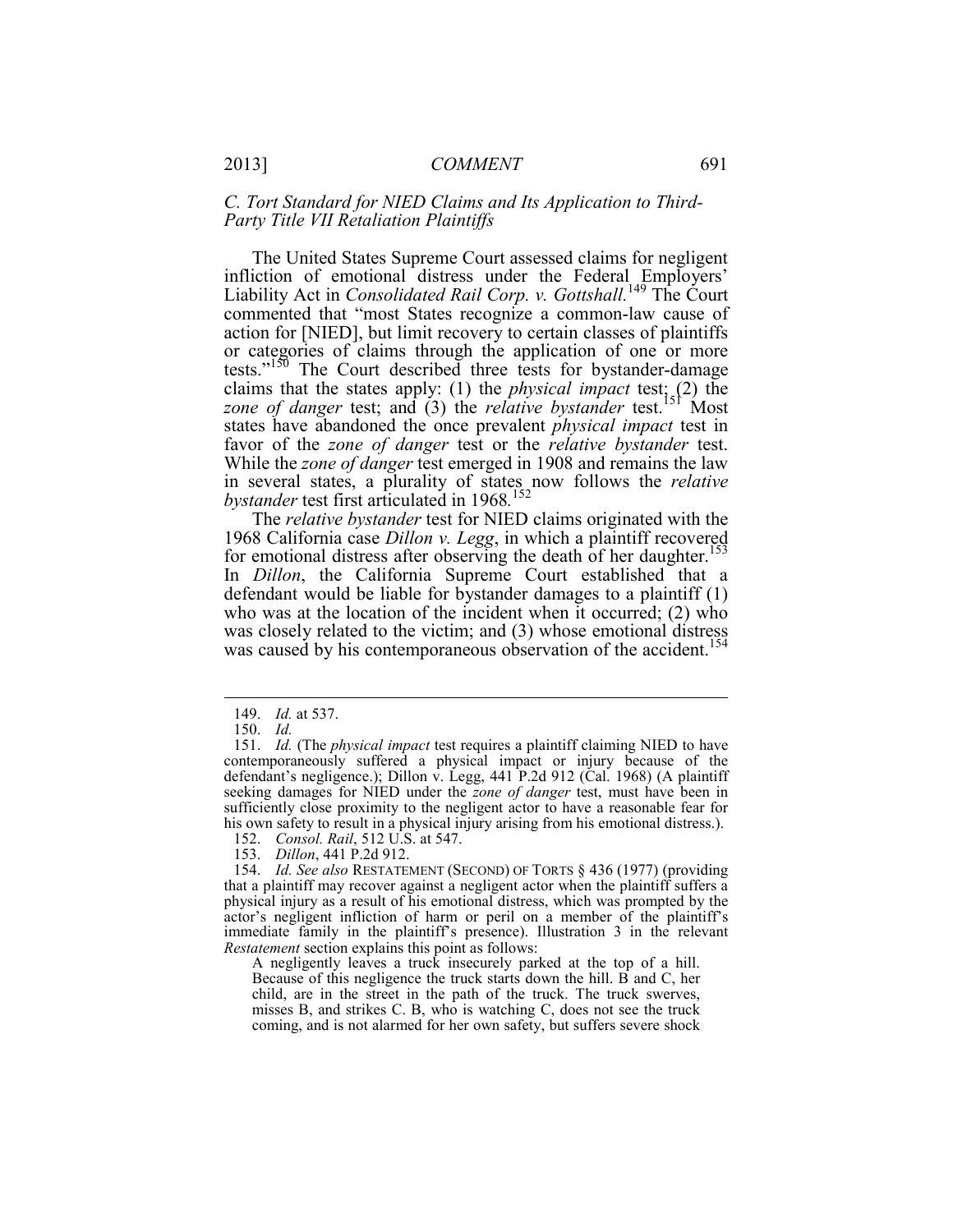These three *Dillon* factors neatly apply to third-party Title VII retaliation claims because retaliation claims likewise entail spatial, relational, and temporal analyses.<sup>155</sup> Thus, a third party who fulfills spatial, relational, and temporal requirements derived from those applied to NIED claims should have standing to file Title VII retaliation claims. Finally, the prevalence and relative modernity of the *Dillon* test<sup>156</sup> support the use of its elements as a basis for a standard for third-party retaliation claims.

#### *1. Relational Requirement*

 would "almost always" be unlawful, while "inflicting a milder likely assume that an employee will be most significantly affected The *Dillon* test provides that a plaintiff may only recover against a defendant whose negligence caused harm or danger to the plaintiff's immediate family member.<sup>157</sup> This NIED requirement limits the tortfeasor's otherwise indefinite liability.<sup>158</sup> Similarly, a relational requirement for third-party retaliation plaintiffs would ameliorate employers' current plight of unpredictable liability. The *Thompson* Court's statement that "firing a close family member" reprisal on a mere acquaintance" would "almost never" be unlawful further supports this element's application to third-party retaliation plaintiffs.<sup>1</sup>159 Because of the close relationship that family members can be presumed to share, an employer would by retaliation targeting his family members, rather than other coworkers. Thus, family members are the most likely third parties to suffer retaliation. Similarly, because of family members' close relationships, a family member is more likely than any other bystander to suffer severe emotional distress at observing a victim sustain an injury. It is therefore logical and appropriate to apply the standard of familial relationship utilized in bystander-damage claims to third-party retaliation plaintiffs.

Because NIED is a state law claim, the familial relationship that must exist between the bystander and the actual victim varies from state to state.160 While *Dillon* created the tort and laid out its

and resulting serious illness at the sight of the injury to C. A is subject to liability to B for the shock and her illness.

*Id.* at. illus. 3.

 <sup>155.</sup> *Dillon*, 441 P.2d at 920.

 <sup>156.</sup> *Consol. Rail*, 512 U.S. at 548–49.

 <sup>157.</sup> *Dillon*, 441 P.2d at 920.

 <sup>158.</sup> *Consol. Rail*, 512 U.S. at 546. Thompson v. North American Stainless, LP, 131 S. Ct. 863, 868 (2011).

 <sup>160.</sup> *See* discussion *infra* Part IV.C.1(a–c).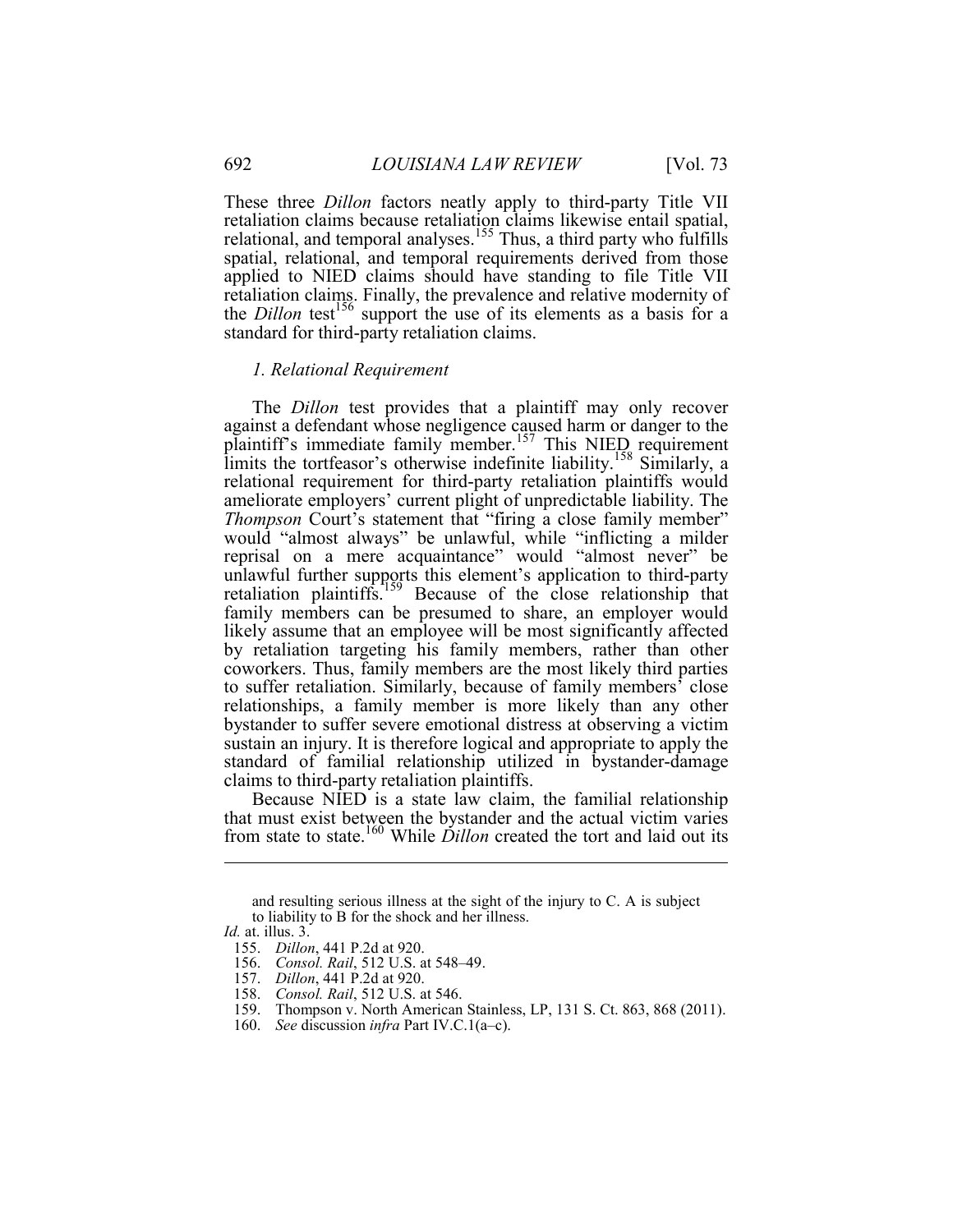relatives (and if so, which ones), or rather, for those with simply a basic elements,  $161$  its ambiguity as to the required relationship has prompted most states to define precisely which relationships qualify.<sup>162</sup> For example, when Louisiana first adopted a cause of action for bystander damages in *Lejeune v. Rayne Hospital*, the Louisiana Supreme Court failed to specify a class of potential plaintiffs, $\frac{163}{163}$  as did the United States Supreme Court in *Thompson*<sup>164</sup> With language similar to that included in *Thompson*, 165 the *Lejeune* court chose to "leave for another day a decision whether recovery should be allowed only for close close relationship to the victim."166 Shortly after this decision, the Louisiana Legislature enacted Louisiana Civil Code article 2315.6, which specified the particular relationships that would qualify for bystander damages.

#### *a. Blood Relatives within the Second Degree of Consanguinity*

New York and Michigan apply the strictest standard to the relationship requirement of bystander-damage claims, allowing spouses, children, and parents to recover, while barring more distant relatives from recovery.<sup>167</sup> In addition to plaintiffs in these classes, Iowa, Louisiana, New Mexico, and Wisconsin also allow siblings, grandparents, and grandchildren to recover.<sup>168</sup>

 168. LA. CIV. CODE art. 2315.6 (2012); Barnhill v. Davis, 300 N.W.2d 104, 108 (Iowa 1981); Fernandez v. Walgreen Hastings Co., 968 P.2d 774, 781

<u>.</u>

 for bystander damages when they were within the "zone of danger," meaning reasonable fear for their own safety to result in a physical injury arising from 161. *Dillon*, 441 P.2d at 912. Prior to this case, plaintiffs could only recover that they were in sufficiently close proximity to the negligent actor to have a their emotional distress.

 <sup>162.</sup> *See* Dale J. Gilsinger, *Relationship Between Victim and Plaintiff-Witness As Affecting Right to Recover Under State Law for Negligent Infliction of Emotional Distress Due to Witnessing Injury to Another Where Bystander Plaintiff Is Not Member of Victim's Immediate Family*, 98 A.L.R. 5TH 609 (2002).

<sup>163.</sup> Lejeune v. Rayne Branch Hosp., 556 So. 2d 559, 570–71 (La. 1990).

<sup>164.</sup> Thompson v. North American Stainless, LP, 131 S. Ct. 863, 868 (2011).

 <sup>165.</sup> *Thompson*, 131 S. Ct. at 868.

 <sup>166.</sup> *Lejeune*, 556 So. 2d at 570–71.

<sup>167.</sup> Bovsun v. Sanperi, 461 N.E.2d 843, 849–50 (N.Y. 1984); Trombetta v. Conkling, 593 N.Y.S.2d 670, 671 (N.Y. App. Div. 1993) (denying bystander damages to victim's aunt), *aff'd*, 626 N.E.2d 653 (N.Y. 1993). *See also* Blanyar v. Pagnotti Enters., Inc., 679 A.2d 790, 793–94 (Pa. 1996), *aff'd*, 710 A.2d 608 (1998) (suggesting that Pennsylvania may apply New York's relationship standard in claims of NIED); Gustafson v. Faris, 241 N.W.2d 208, 211 (Mich. Ct. App. 1976); Nugent v. Bauermeister, 489 N.W.2d 148, 150 (Mich. Ct. App. 1992); Maldonado v. Nat'l Acme Co., 73 F.3d 642, 645 (6th Cir. 1996).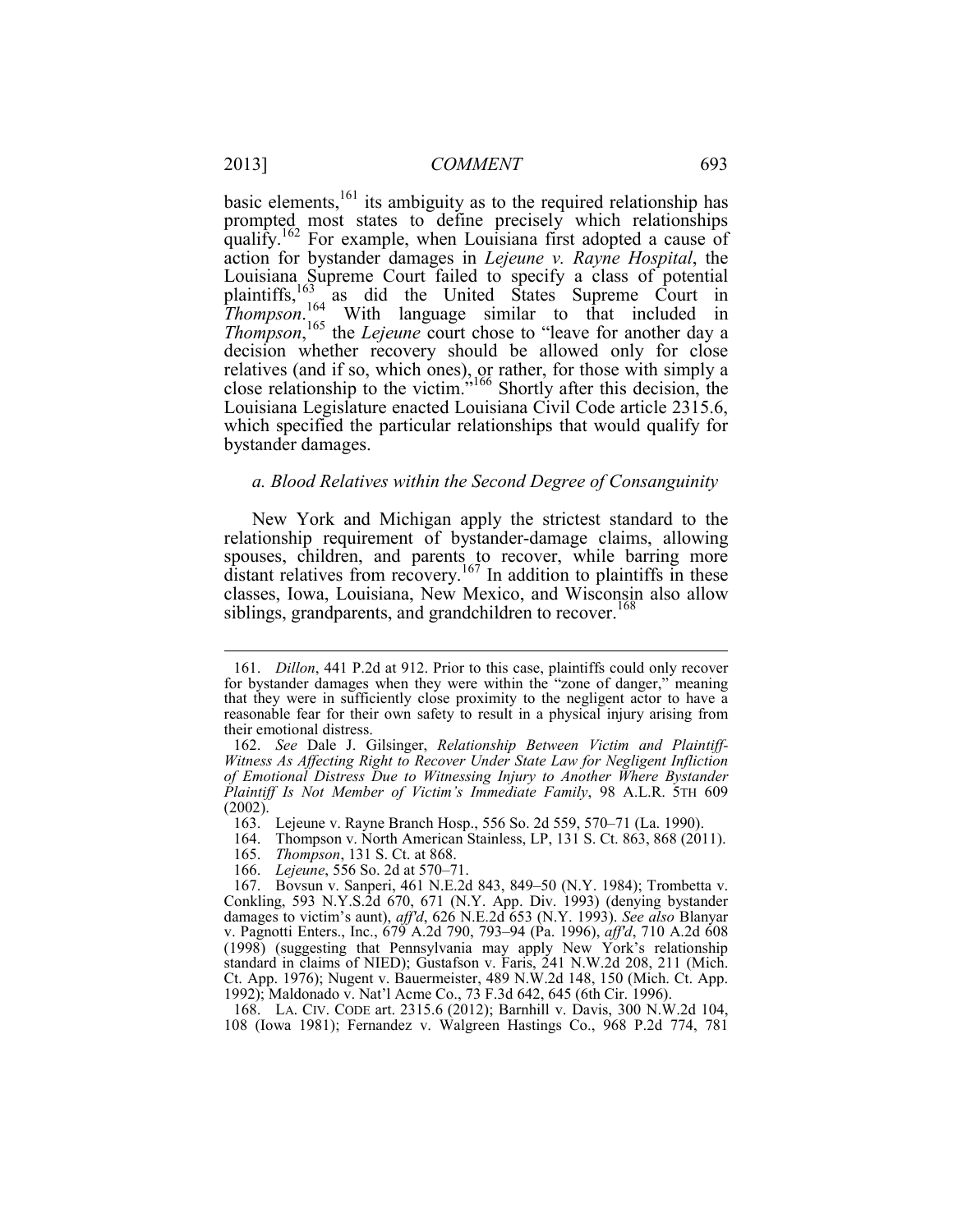#### *b. Relatives of Varying Degrees of Consanguinity*

In addition to spouses, parents, siblings, children, and grandparents, California and Texas permit NIED recovery by other relatives as long as they live in the same household as the victim.169 Nebraska specifically includes aunts and uncles, with no requirement of residency, but cautions that they, along with grandparents, shoulder "a heavier burden of proving a significant attachment" to the victim.<sup>170</sup> Alaska,<sup>171</sup> Arizona,<sup>172</sup> Connecticut,<sup>173</sup> Florida,<sup>174</sup> Indiana,<sup>175</sup> Maine,<sup>176</sup> Nebraska,<sup>177</sup> Nevada,<sup>178</sup> and West

172. Hislop v. Salt River Project Agric. Improvement & Power Dist., 5 P.3d 267, 269 (Ariz. Ct. App. 2000) (In dicta, the court suggested that "something closely akin" to a familial relationship may also suffice.); Keck v. Jackson, 593 P.2d 668, 670 (Ariz. 1979) (establishing Arizona's bystander-damages law).

 173. Biercevicz v. Liberty Mut. Ins. Co., 865 A.2d 1267, 1271–72 (Conn. 2004) (denying bystander damages to victim's fiancée); Batista v. Backus, No. CV000159533, 2000 WL 1862879, at \*2 (Conn. Super. Ct. Nov. 27, 2000) (denying bystander damages to victim's friend).

 174. Reynolds v. State Farm Mut. Auto. Ins. Co., 611 So. 2d 1294, 1297 (Fla. Dist. Ct. App. 1992) (denying bystander damages to victim's fiancée); Champion v. Gray, 478 So. 2d 17, 19 (Fla. 1985) (requiring close relationship between victim and bystander).

175. Smith v. Toney, 862 N.E.2d 656, 661–62 (Ind. 2007) (denying bystander damages to a fiancée).

 176. Nelson v. Flanagan, 677 A.2d 545, 548 (Me. 1996) (allowing spouse's *But see* Magruder v. Sawyer, No. CIV. 99-0077-B, 1999 WL 33117074, at \*1 claim of bystander damages). *See also* Michaud v. Great N. Nekoosa Corp., 715 A.2d 955, 959 (Me. 1998) (barring recovery by plaintiff unrelated to the victim). (D. Me. Dec. 6, 1999) (denying motion to dismiss fiancé's claim of NIED).

 177. James v. Lieb, 375 N.W.2d 109, 115 (Neb. 1985). Though the court stated that aunts, uncles, and grandparents have a higher burden of proof than closer relatives, it left the relationship standard open to any plaintiff who can prove to be a victim's close relative or spouse.

178. Grotts v. Zahner, 989 P.2d 415, 416 (Nev. 1999) ("Immediate family members of the victim qualify for standing to bring NIED claims as a matter of law," whereas, "when the family relationship between the victim and the bystander is beyond the immediate family, the fact finder should assess the nature and quality of the relationship and, therefrom, determine as a factual matter whether the relationship is close enough to confer standing.").

 (N.M. 1998); Ramirez v. Armstrong, 673 P.2d 822, 825 (N.M. 1983); Bowen v. Lumbermens Mut. Cas. Co., 517 N.W.2d 432, 444 (Wis. 1994).

 169. Elden v. Sheldon, 758 P.2d 582, 584 (Cal. 1988); Thing v. La Chusa, 771 P.2d 814, 829 n.10 (Cal. 1989); Garcia v. San Antonio Hous. Auth., 859 S.W.2d 78, 81 (Tex. App. 1993).

<sup>170.</sup> James v. Lieb, 375 N.W.2d 109, 115 (Neb. 1985).

<sup>171.</sup> Kallstrom v. U.S., 43 P.3d 162, 163 (Alaska 2002).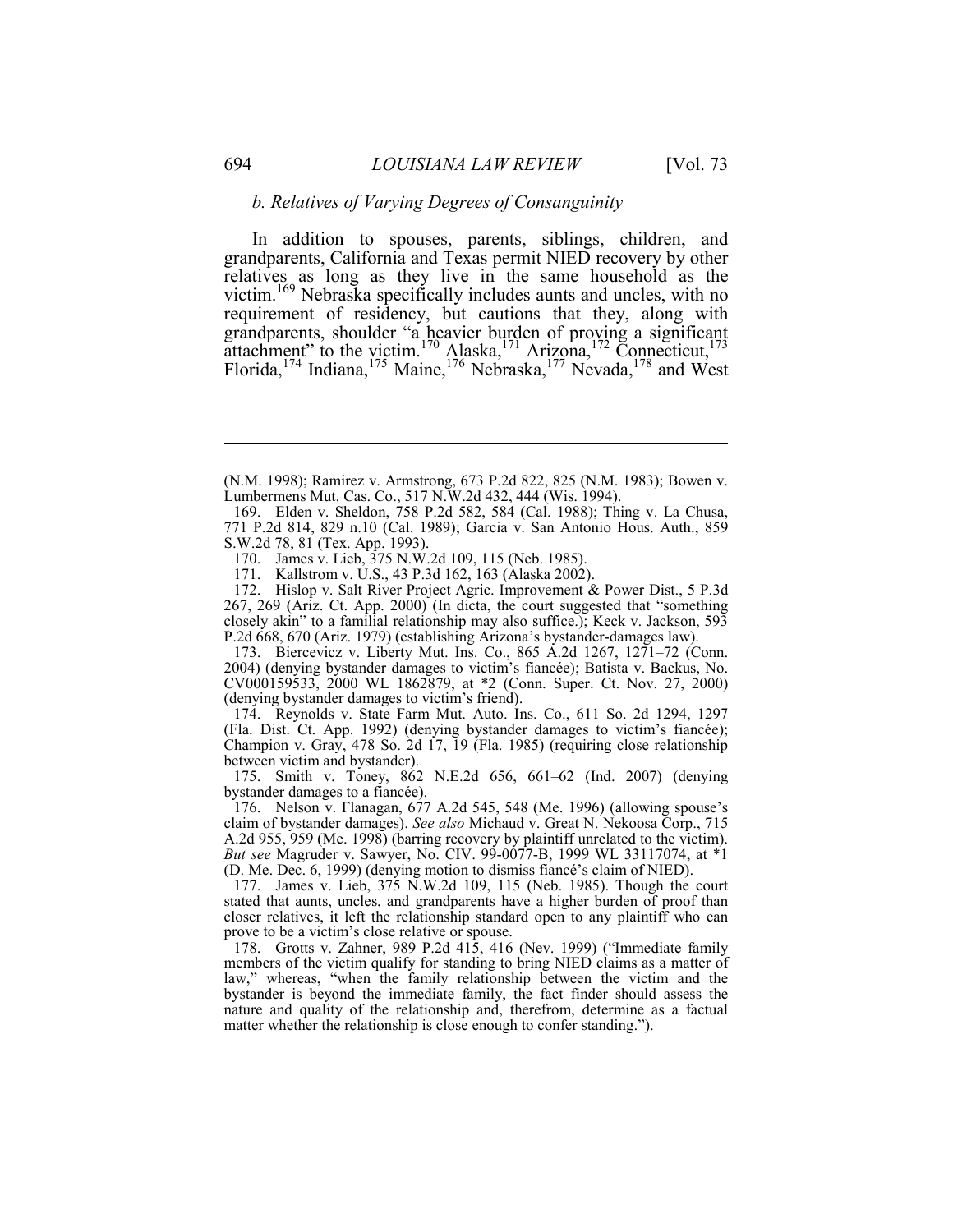$\overline{a}$ 

Virginia<sup>179</sup> additionally limit recovery to spouses or relatives but do not require a specific degree of consanguinity for recovery.

#### *c. Close but Unrelated Parties*

 relationship between a victim and bystander does not foreclose Some states allow even unrelated parties to recover bystander damages.<sup>180</sup> Hawaii courts adopt a more liberal construction of bystander damages, holding that the absence of a blood recovery.<sup>181</sup> Rejecting formalism, Connecticut, New Hampshire, and New Jersey allow a fiancé who cohabitates with the victim to sue for NIED.<sup>182</sup> Additionally, Massachusetts acknowledges that a party who is unrelated to the victim may nevertheless be eligible to recover bystander damages, emphasizing that only a "familial *or other* relationship" is required.<sup>183</sup> Finally, Tennessee does not require any relationship between the plaintiff and victim and instead considers the nature of the relationship as part of the calculation of damages.<sup>184</sup>

<sup>179.</sup> Heldreth v. Marrs, 425 S.E.2d 157, 162–63 (W. Va. 1992).

 to prove nature of relationship with victim); Yovino v. Big Bubba's BBQ, LLC, (N.H. 2003) (allowing recovery by victim's fiancée who had lived with him for (denying recovery by victim's boyfriend of six months when the couple had 372, 380 (N.J. 1994). 180. Leong v. Takasaki, 520 P.2d 758, 766 (Haw. 1974) (allowing plaintiff 896 A.2d 161, 165–67 (Conn. 2006); Graves v. Estabrook, 818 A.2d 1255, 1262 seven years). *But see* St. Onge v. MacDonald, 917 A.2d 233, 235 (N.H. 2007) made no commitments to marry or cohabitate); Dunphy v. Gregor, 642 A.2d

 <sup>181.</sup> *Leong*, 520 P.2d 758, 766 (allowing plaintiff to prove nature of relationship with victim).

 <sup>182.</sup> *Yovino*, 896 A.2d at 165–67; *Graves*, 818 A.2d at 1260–62. *But see St. Onge*, 917 A.2d at 235; *Dunphy*, 642 A.2d at 380; Thurmon v. Sellers, 62 S.W.3d 145, 164 (Tenn. Ct. App. 2001); Camper v. Minor, 915 S.W.2d 437, 439–40, 496 (Tenn. 1996) (allowing recovery by plaintiff who was complete stranger to victim).

 (emphasis added) (establishing that bystander-damage plaintiff must have "a 183. Dziokonski v. Babineau, 380 N.E.2d 1295, 1302 (Mass. 1978) close familial or other relationship" with victim to recover); Richmond v. Shatford, No. CA 941249, 1995 WL 1146885 (Mass. Aug. 8, 1995) (suggesting that a victim's fiancé may be eligible to recover bystander damages).

 <sup>184.</sup> *Thurmon*, 62 S.W.3d at 164. *See also Camper*, 915 S.W.2d at 437. The listing of states whose requirements are discussed throughout Part IV.C.1( $a-c$ ) is not exhaustive but is instead illustrative of the approaches followed by the majority of states.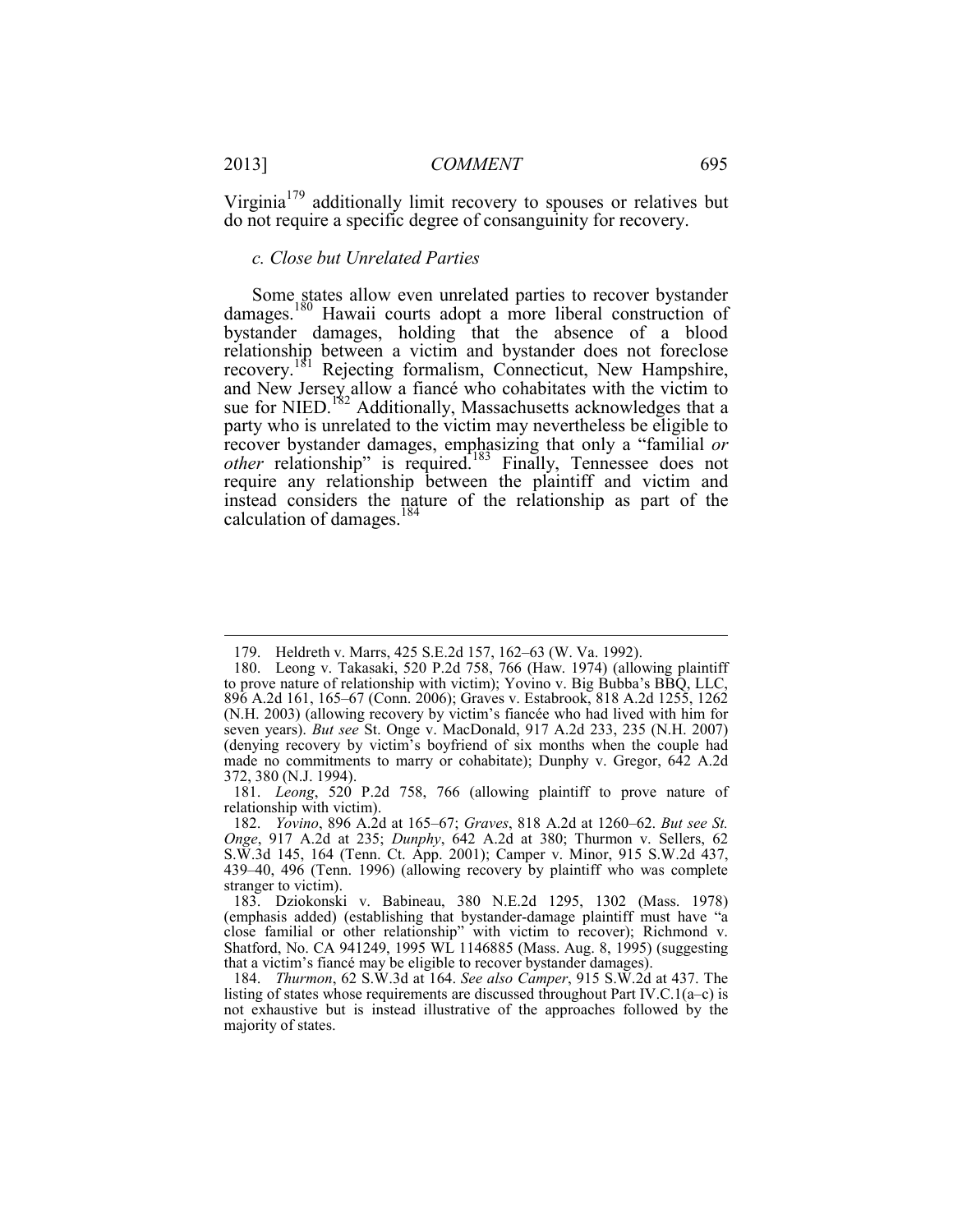#### *d. Proposed Relational Requirement for Third-Party Title VII Claims*

 By allowing a fiancé to file a Title VII retaliation claim, the second-degree blood relatives.<sup>185</sup> Fiancés are nearly family third-party plaintiffs that will effectively strike a balance between *Thompson* Court adopted a broader relational requirement than states that require bystander-damages plaintiffs and victims to be members but are not yet technically related; thus, courts that allow fiancés' bystander-damage claims also allow claims by both close and more distant relatives. Therefore, *a fortiori*, all classes of relatives, in addition to fiancés, should be able to file Title VII retaliation claims.<sup>186</sup> The inclusion of this class adheres to the Supreme Court's broad construction in *Thompson*.<sup>187</sup> It is, however, imperative to balance the Court's intent against the policy objective of establishing a class of plaintiffs whose claims employers can reasonably expect. Therefore, the adoption of Tennessee's liberal approach, allowing any party to file claims and only considering relationship as a factor in the calculation of damages, would fail to satisfy this objective.<sup>188</sup> Granting an unspecified "other relationship" automatic standing for third-party retaliation claims would likewise fall short.<sup>189</sup> Based on the rationale behind underlying states' relational requirements for NIED claims, and the Court's articulated intent in *Thompson*, relatives and fiancés of the initial Title VII claimants should be eligible to file Title VII retaliation claims against their employers.<sup>190</sup> This standard will create a sufficiently broad class of Title VII's and employers' competing interests.

#### *2. Temporal Requirement*

In addition to its relational requirement, the *Dillon* test requires that a plaintiff have contemporaneously observed the accident.<sup>191</sup> This constraint serves to increase the foreseeability of the

<sup>185.</sup> Thompson v. North American Stainless, LP, 131 S. Ct. 863, 868 (2011).

 <sup>186.</sup> The term *relative*, as used in the proposed relational requirement, should be read to include both blood and legal relatives, i.e., relatives through adoption or marriage.

 <sup>187.</sup> *Thompson*, 131 S. Ct. at 868.

 <sup>188.</sup> *Thurmon*, 62 S.W.3d at 164. *See also Camper*, 915 S.W.2d at 437.

 Richmond v. Shatford, No. CA 941249, 1995 WL 1146885 (Mass. Aug. 8, 189. Dziokonski v. Babineau, 380 N.E.2d 1295, 1302 (Mass. 1978); 1995).

 <sup>190.</sup> *See* discussion s*upra* Part IV.1(a–c); *Thompson*, 131 S. Ct. at 863. 190. See discussion supra Part IV.1(a-c); Thompson, 12<br>191. Dillon v. Legg, 441 P.2d 912, 920–21 (Cal. 1968).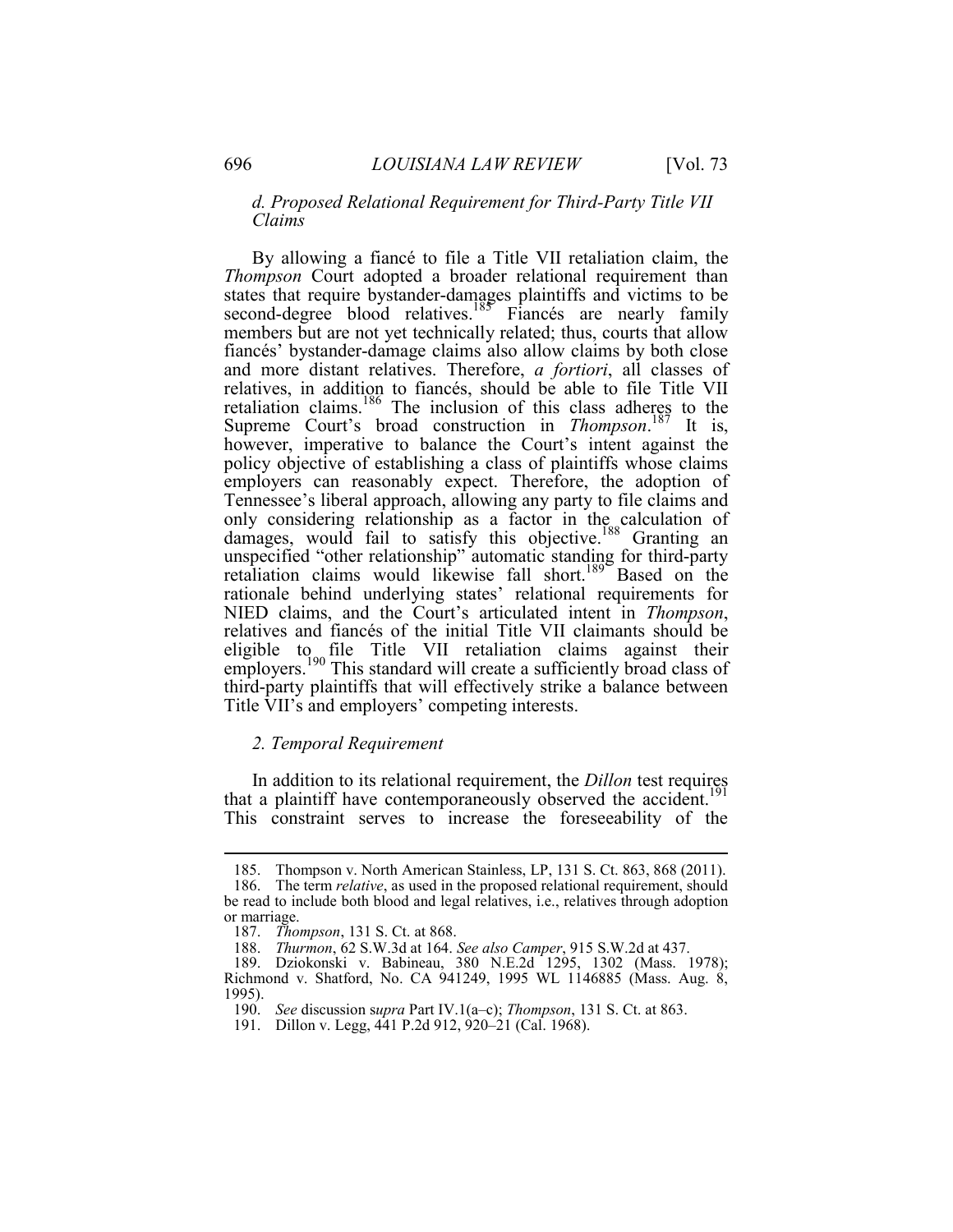plaintiff's harm (and, thereby, future claim), as well as to decrease the possibility of fraudulent claims.<sup>192</sup> These considerations also apply to Title VII retaliation claims, but a contemporaneousobservation requirement would be arbitrary and useless for Title VII claims. First, the Title VII-protected activity forming the basis of the retaliation complaint might have easily been performed privately. Furthermore, in most cases, employees file EEOC complaints before employers even receive notice of them. Additionally, even if a retaliation plaintiff did observe his coworker's participation in protected activity, the plaintiff's presence or absence would not likely affect the employer's decision to retaliate.

A more relevant temporal consideration instead examines the time that has elapsed between the employer's receipt of notice that an employee engaged in a Title VII-protected activity and the alleged retaliation. Common sense suggests that the probability that an employer acted with a retaliatory motive is greater when a short time passes between the two events than when more time has elapsed. Therefore, courts should consider the length of time between notice of the protected activity and the alleged retaliation when determining the facial validity of a third-party plaintiff's Title VII retaliation claim.

#### *3. Spatial Requirement*

The remaining element of the *Dillon* test requires a plaintiff's presence at the scene of the accident.<sup>193</sup> This element is relevant to third-party retaliation claims, but less so than relationship and time. A bystander who witnesses a traumatic accident would be more likely affected by it if he observed it from nearby, rather than from a great distance. Observing a gruesome accident would logically be more likely to cause anguish to the bystander if he watches in clearer detail than if he could see only a hazy image. Similarly, it is more probable that an employer would act with a retaliatory motive against a coworker who works more closely with the Title VII claimant's coworker than against an employee who works in a different office. Therefore, courts should note the proximity in which the employees work when deciding whether to allow a third-party plaintiff's Title VII claim. The proximity of the employees, however, is not dispositive of retaliation, and should thus be treated as a consideration, rather than a strict requirement.

 <sup>192.</sup> *Id.*

 <sup>193.</sup> *Id.*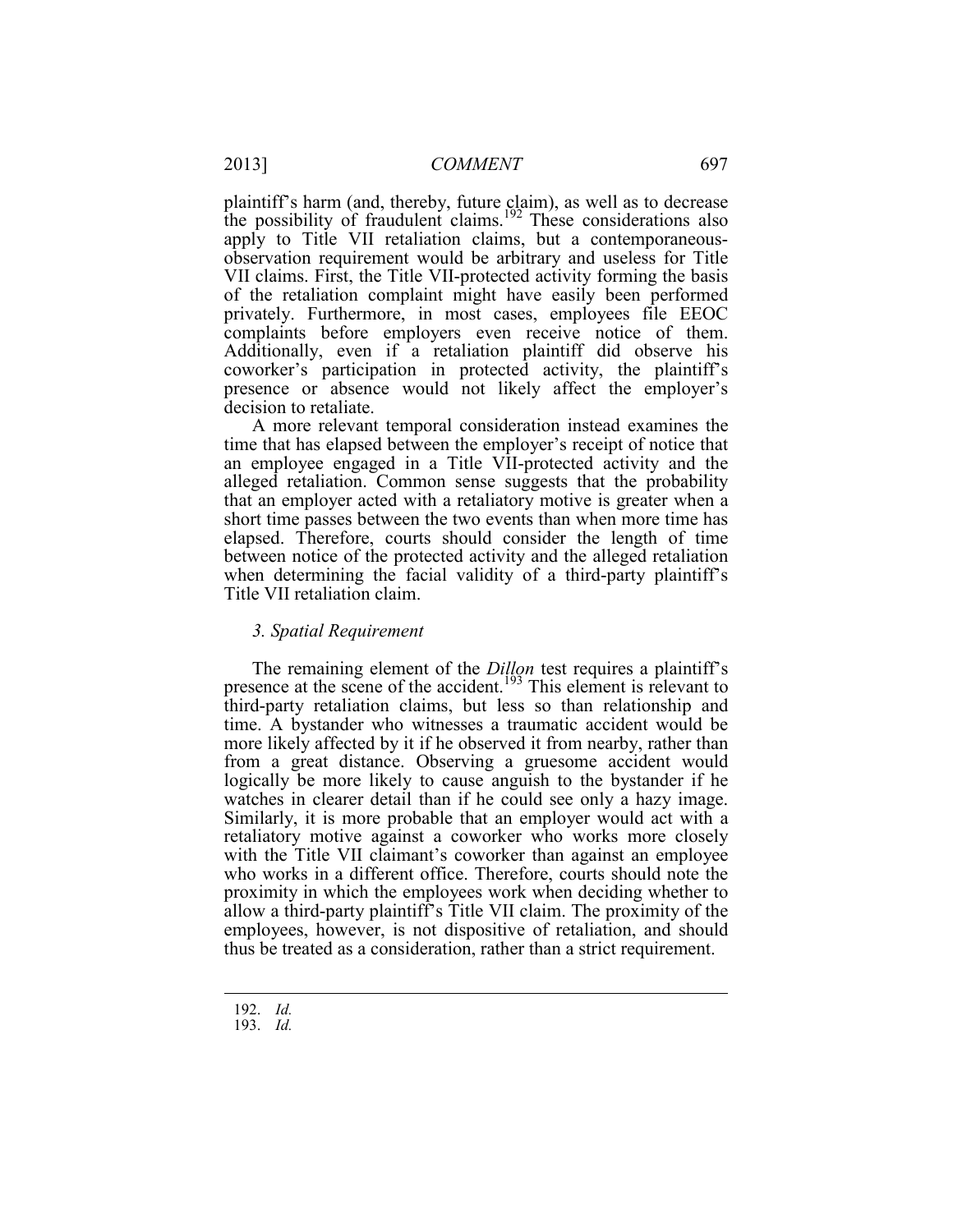#### *4. Standing for Third-Party Title VII Retaliation Plaintiffs*

In *Thompson*, the Court addressed two questions: whether Thompson's retaliation claim was actionable and whether Thompson had standing to bring the claim.<sup>194</sup> The standard proposed by this Comment addresses the Court's second inquiry.<sup>195</sup> In granting third-party plaintiffs standing for Title VII retaliation claims, the Court created a new class of plaintiffs, so this Comment seeks to set parameters for that class.<sup>196</sup> Based on this proposed standard, a third-party plaintiff should have standing if he satisfies the relational, temporal, and spatial requirements that is, if (1) he is a relative or fiancé of the initial claimant; (2) the alleged retaliation occurred shortly after the initial protected activity; and (3) he worked closely with the initial claimant. These factors were drawn from NIED, and, while the tort principle serves as a useful basis for defining third-party standing for Title VII retaliation claimants, a significant distinction between the two exists.

 Whereas NIED defendants inflict injury negligently, Title VII retaliation defendants cause damage intentionally. Thus, while it is important to limit employers' liability for Title VII retaliation claims to protect employers from unpredictable frivolous allegations, employers should not be given free rein to retaliate against individuals not covered by this standard. If an employer retaliates against an employee whom this standard excludes, that employee should nevertheless have the opportunity to sue if he can prove the facial validity of his claim.

 plaintiff excluded by this standard to file a Title VII retaliation The purpose of the proposed standard is to instill more certainty for third-party Title VII retaliation claims than presently exists in the wake of *Thompson*.<sup>197</sup> Admittedly, permitting a claim based on some other justification will preserve some measure of uncertainty in these claims. Allowing a narrow exception to this standard, however, conforms to the Supreme Court's expansive construction of Title VII retaliation claims because it will prevent employers from retaliating with impunity against employees excluded by the proposed standard.<sup>198</sup> The policy considerations supporting the need for a precaution against this type of employer behavior therefore warrant the slight measure

 <sup>194.</sup> *Thompson*, 131 S. Ct. at 868.

 <sup>195.</sup> *See* discussion *supra* Part I.C; *Thompson*, 131 S. Ct. at 868.

 <sup>196.</sup> *See* discussion *supra* Part I.C; *Thompson*, 131 S. Ct. at 868.

*Thompson*, 131 S. Ct. at 868.

 <sup>198.</sup> *See id.*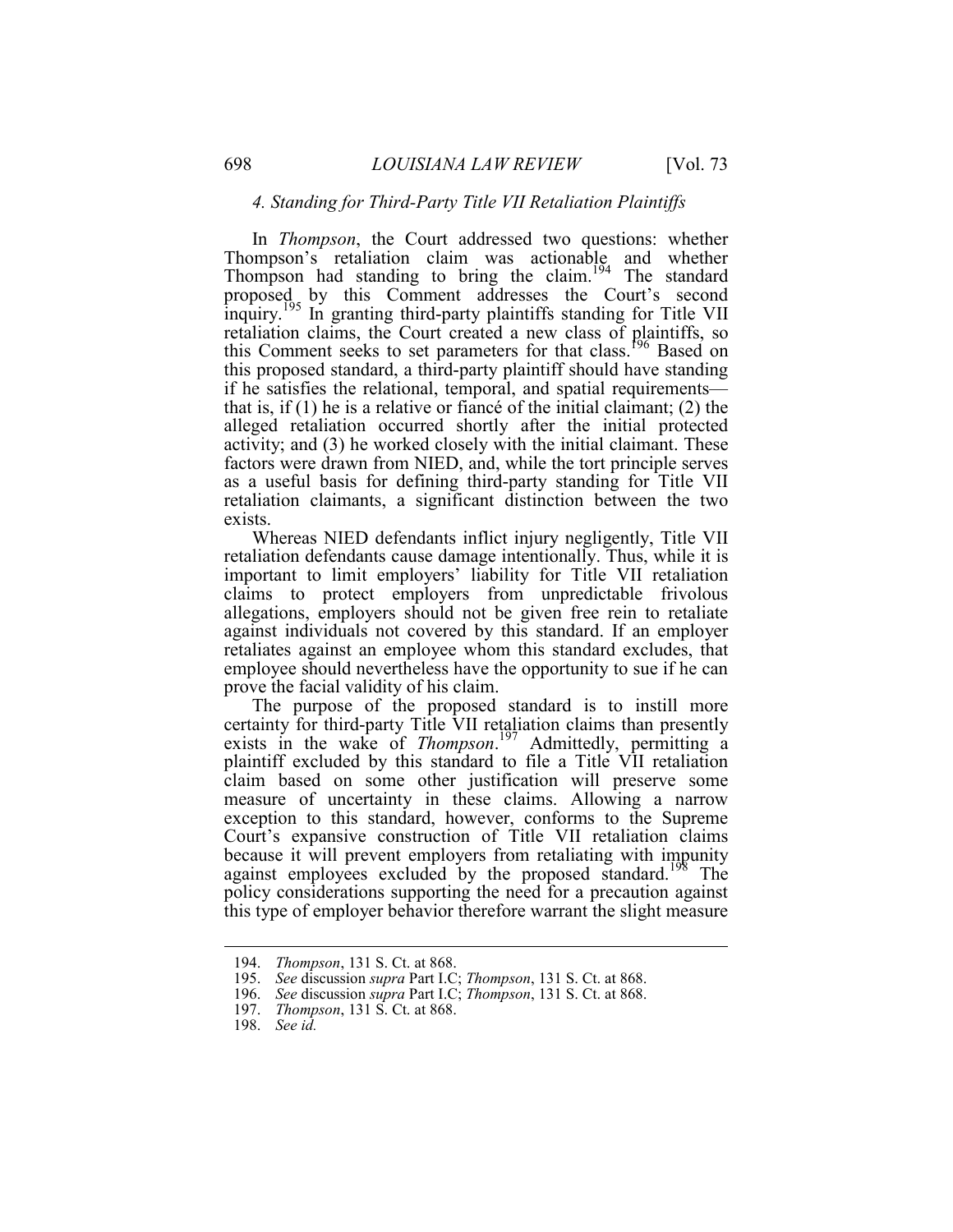lack of standing, their claims will only be recognized if a court of uncertainty inherent in this exception. This justification is further bolstered by the common-sense notion that an employer should reasonably anticipate Title VII claims from employees against whom it actually does retaliate. Finally, the inherent concern for employee protection espoused by Title VII underscores the need for an avenue of relief for employees who do not satisfy the proposed standard but who can nevertheless prove retaliation. Accordingly, courts should presume that third-party plaintiffs who fail to meet the proposed standard lack standing for Title VII retaliation claims unless they can present sufficient evidence of retaliation. Because these plaintiffs must overcome their presumed deems their circumstances compelling enough to merit standing. Allowing plaintiffs this opportunity, then, will not undermine the rationale underlying the proposed relational, temporal, and spatial requirements because it will still support the ultimate goal of shielding employers from unpredictable claims.

 standing for a Title VII retaliation claim. He may, however, rebut Courts should therefore apply the standard proposed by this Comment as a rebuttable presumption. If a third-party plaintiff does not meet the stated criteria, he should be presumed to lack this presumption if he can make a prima facie showing that his claim is valid based on any of the following factors: (1) evidence of employer's knowledge of a close relationship between the plaintiff and the coworker who engaged in protected activity;<sup>199</sup> $(2)$ comparative evidence indicating that no reason other than retaliation motivated the employer's action; (3) evidence of pretext for retaliation; or (4) direct evidence of retaliation.

In "declin[ing] to identify a fixed class of relationships for which third-party reprisals are unlawful," the *Thompson* Court refused to exclude plaintiffs who may have valid claims based on "particular circumstances."<sup>200</sup> Relatives and fiancés are more likely targets of retaliation than other individuals; however, unrelated coworkers may also share an extremely close relationship of which their employer is aware. So, a plaintiff should be able to rebut the presumption that he lacks standing by demonstrating his employer's knowledge of a relationship similarly close to a familial one between the plaintiff and the initial Title VII claimant.

Similarly, a third-party plaintiff may rebut his presumed lack of standing with comparative evidence indicating retaliation.

<sup>199.</sup> This factor refers to a close relationship other than a familial one—for example, an unmarried but cohabitating couple. *See* discussion *supra* Part III.C.1.d.

 <sup>200.</sup> *Thompson*, 131 S. Ct. at 868.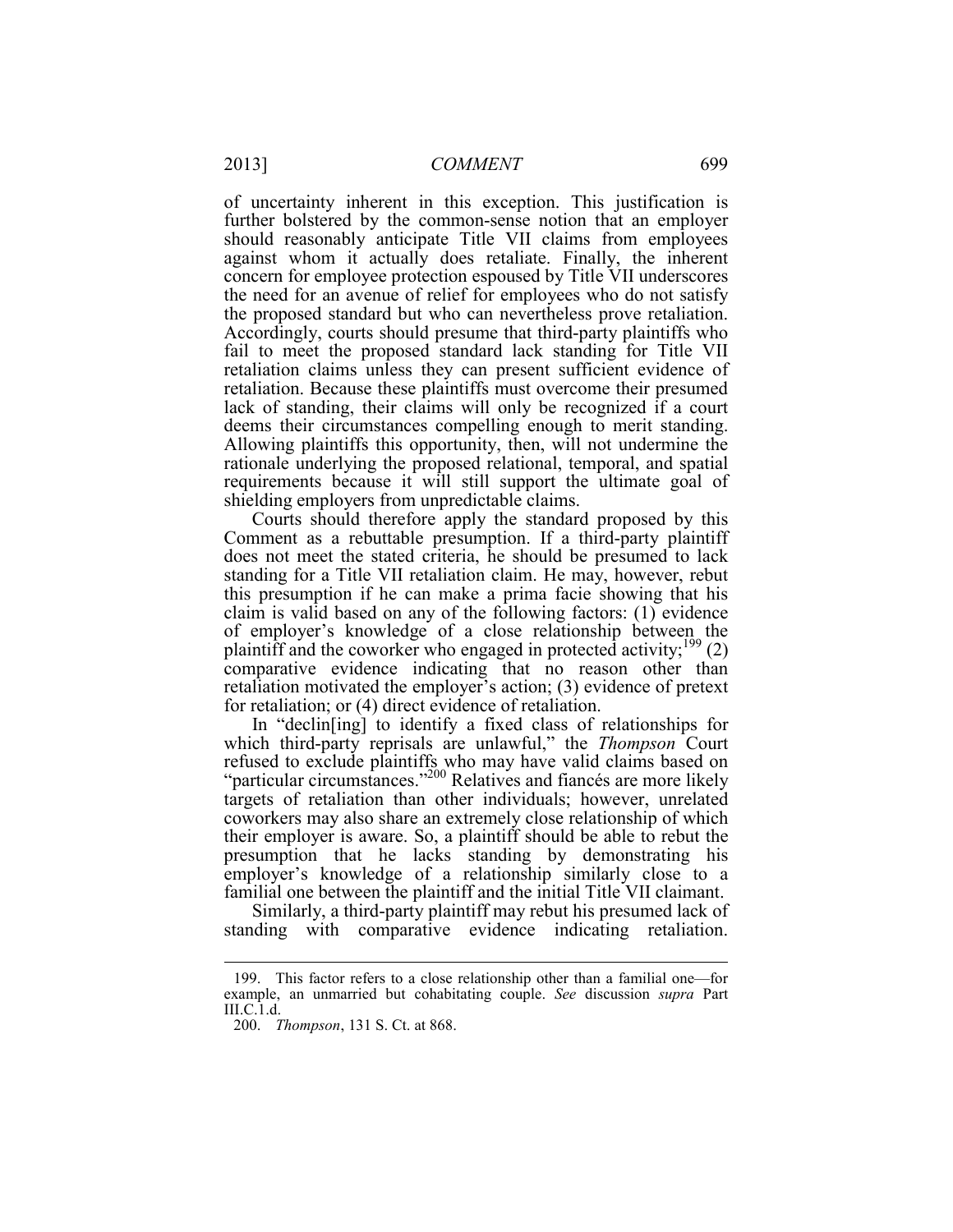difference.<sup>201</sup> Plaintiffs commonly use this form of evidence to Comparative evidence consists of similarly situated individuals receiving different treatment from their employers such that no reason other than discrimination could have caused the prove allegations of employment discrimination.<sup>202</sup> Thus, a thirdparty plaintiff should be allowed to present comparative evidence to demonstrate that his employer's only possible motivation for an adverse employment action was retaliation.

A third-party plaintiff may additionally establish standing by demonstrating that his employer's articulated reason for taking adverse action against him is a pretext for retaliation. Employment discrimination plaintiffs can recover if they prove that their employers' stated motives are pretexts for discrimination.<sup>203</sup> Thirdparty plaintiffs should also have standing for Title VII retaliation claims if they can likewise establish that their employers' justification for the alleged retaliation is, in fact, a pretext.

 consists of "explicit statements or smoking gun memos"—that is, Finally, a third-party plaintiff should be able to establish standing with direct evidence of retaliation. Direct evidence an employer's explicit acknowledgement of a retaliatory motive.<sup>204</sup> Courts frequently allow plaintiffs to use direct evidence to prove allegations of employment discrimination.<sup>205</sup> Accordingly, a thirdparty plaintiff's Title VII claim certainly should not be excluded if he has direct evidence, such as an email discussing a plan to fire him in retaliation for his coworker's protected activity.

#### IV. CONCLUSION

While the Supreme Court's expansion of Title VII retaliation claims to include third-party plaintiffs in *Thompson* may have surprised some courts, the decision nevertheless conforms to its recent trend of increasing the types of claims that plaintiffs may bring under Title VII.<sup>206</sup> In failing to propose a standard for these third-party retaliation claims, however, the Court unfairly exposed

 *to Employment at Will: Lessons from* McKennon *and* Hicks, 30 GA. L. REV. 201. William R. Corbett, *The "Fall" of* Summers*, the Rise of "Pretext Plus," and the Escalating Subordination of Federal Employment Discrimination Law* 305, 324–25 (1996).

<sup>202.</sup> William R. Corbett, *Fixing Employment Discrimination Law*, 62 SMU L. REV. 81, 98 (2009).

 203. *See* McDonnell Douglas Corp. v. Green, 411 U.S. 792 (1973) (discussing pretext analysis in discrimination case).

 <sup>204.</sup> Corbett, *supra* note 201, at 323–25.

*Id.* at 323.

 <sup>206.</sup> *See* discussion *supra* Part I.C.